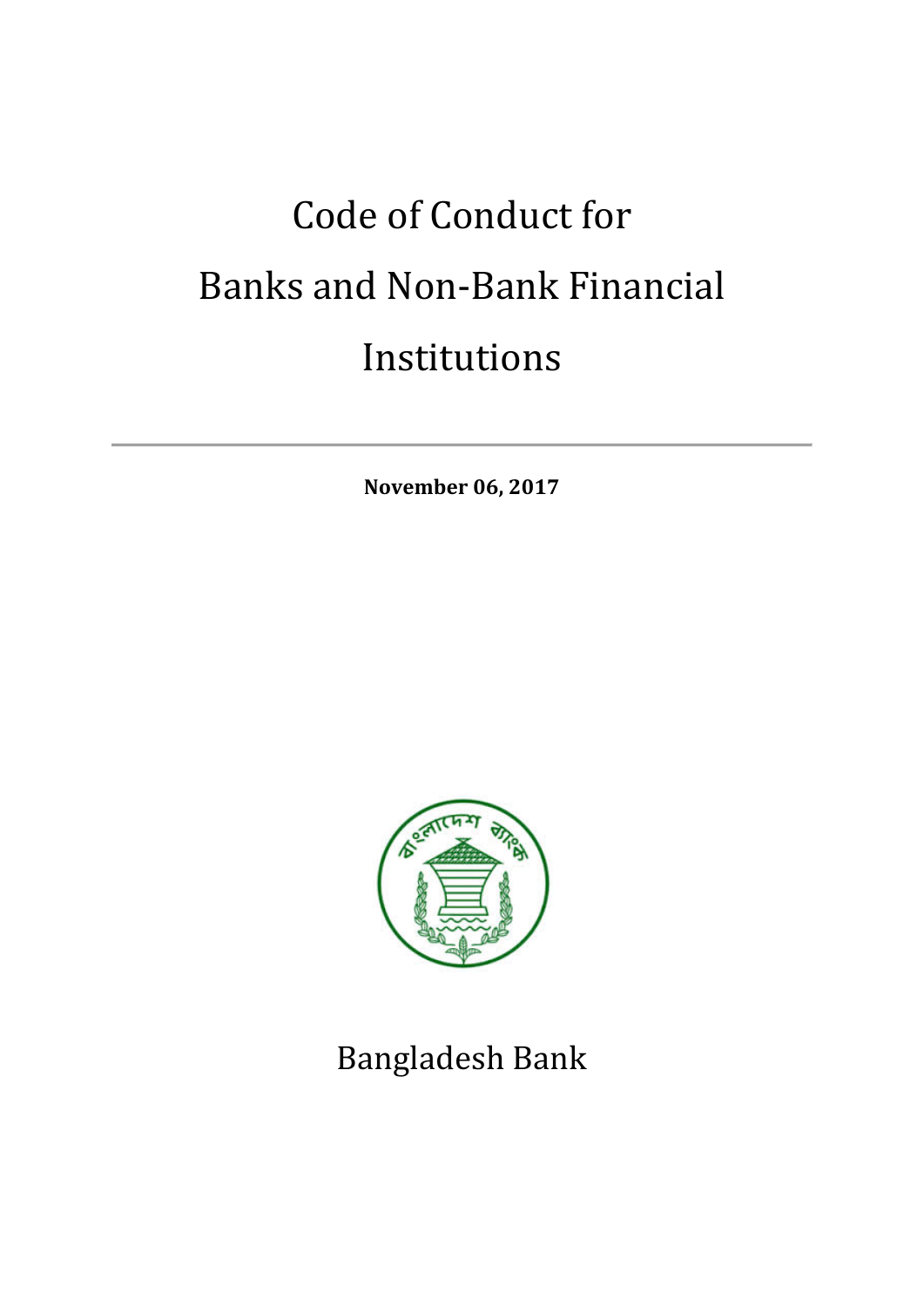# **Chief Advisor**

#### **Abu Hena Mohd. Razee Hassan**

Deputy Governor Bangladesh Bank

# **Advisors**

## **Subhankar Saha**

Executive Director

## **Dr. Abul Kalam Azad**

Executive Director

# **Coordinator**

**Abu Farah Md. Nasser** General Manager

# **Members of Working Committee**

**Swapan Kumar Roy**, General Manager, Bangladesh Bank **Gopal Chandra Das**, Deputy General Manager, Bangladesh Bank (Rtd.) **Md. Shafiqul Islam**, Deputy General Manager, Bangladesh Bank **Arief Hossain Khan**, Deputy General Manager, Bangladesh Bank **Md. Mukhlesur Rahman**, General Manager, Bangladesh Krishi Bank **Mamun Mahmud**, SEVP, Jamuna Bank Ltd. **Md. Abul Bashar Majumder**, Deputy General Manager, Rupali Bank **Khairun Haque**, Head of Learning Academy, Standard Chartered Bank **(**Rtd.)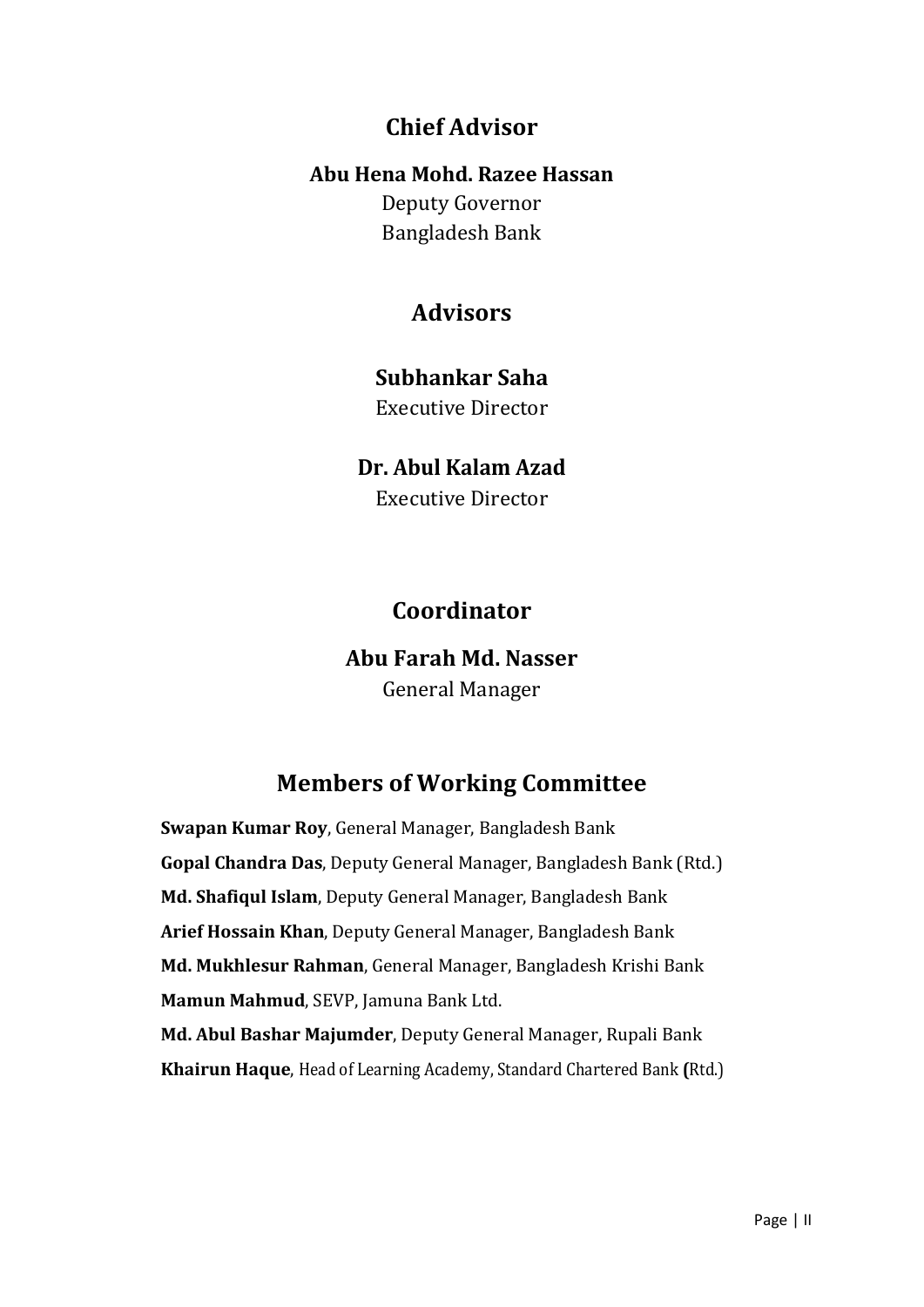# **Table of Contents**

| 3.2 Investors, Beneficiaries, Analysts/Researchers and External Auditors3 |  |
|---------------------------------------------------------------------------|--|
|                                                                           |  |
|                                                                           |  |
|                                                                           |  |
|                                                                           |  |
|                                                                           |  |
|                                                                           |  |
|                                                                           |  |
|                                                                           |  |
|                                                                           |  |
|                                                                           |  |
|                                                                           |  |
|                                                                           |  |
|                                                                           |  |
|                                                                           |  |
|                                                                           |  |
|                                                                           |  |
|                                                                           |  |
| 5.3                                                                       |  |
|                                                                           |  |
|                                                                           |  |
|                                                                           |  |
|                                                                           |  |
|                                                                           |  |
|                                                                           |  |
|                                                                           |  |
|                                                                           |  |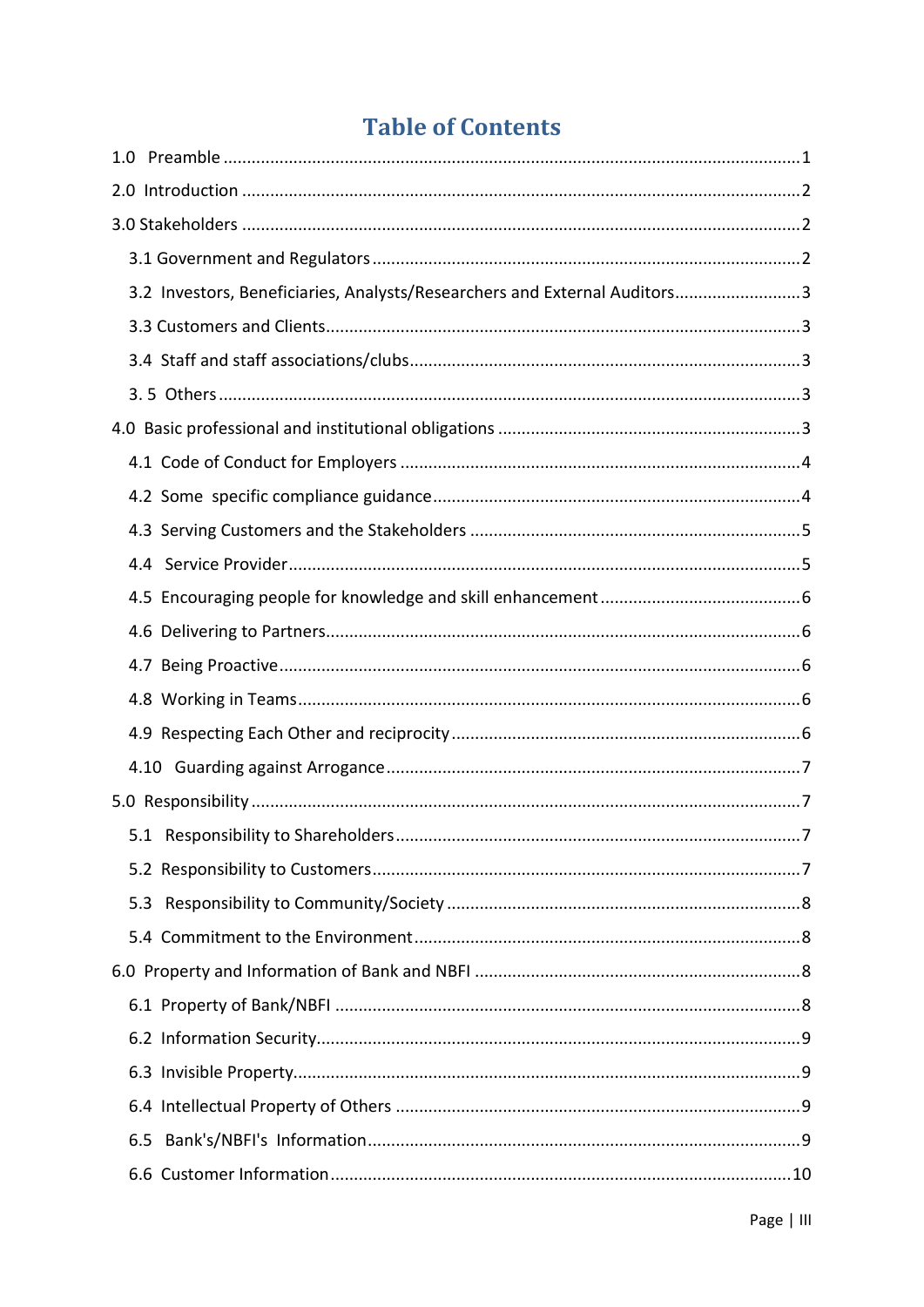| 11. External Pressure/Approach to Member of Parliament, Political Leader, Board Members |  |
|-----------------------------------------------------------------------------------------|--|
|                                                                                         |  |
|                                                                                         |  |
|                                                                                         |  |
|                                                                                         |  |
|                                                                                         |  |
| 16.                                                                                     |  |
|                                                                                         |  |
|                                                                                         |  |
|                                                                                         |  |
|                                                                                         |  |
|                                                                                         |  |
|                                                                                         |  |
|                                                                                         |  |
|                                                                                         |  |
|                                                                                         |  |
|                                                                                         |  |
|                                                                                         |  |
|                                                                                         |  |
|                                                                                         |  |
| 28. Transparency and Accuracy of Financial, Tax and other Reporting 21                  |  |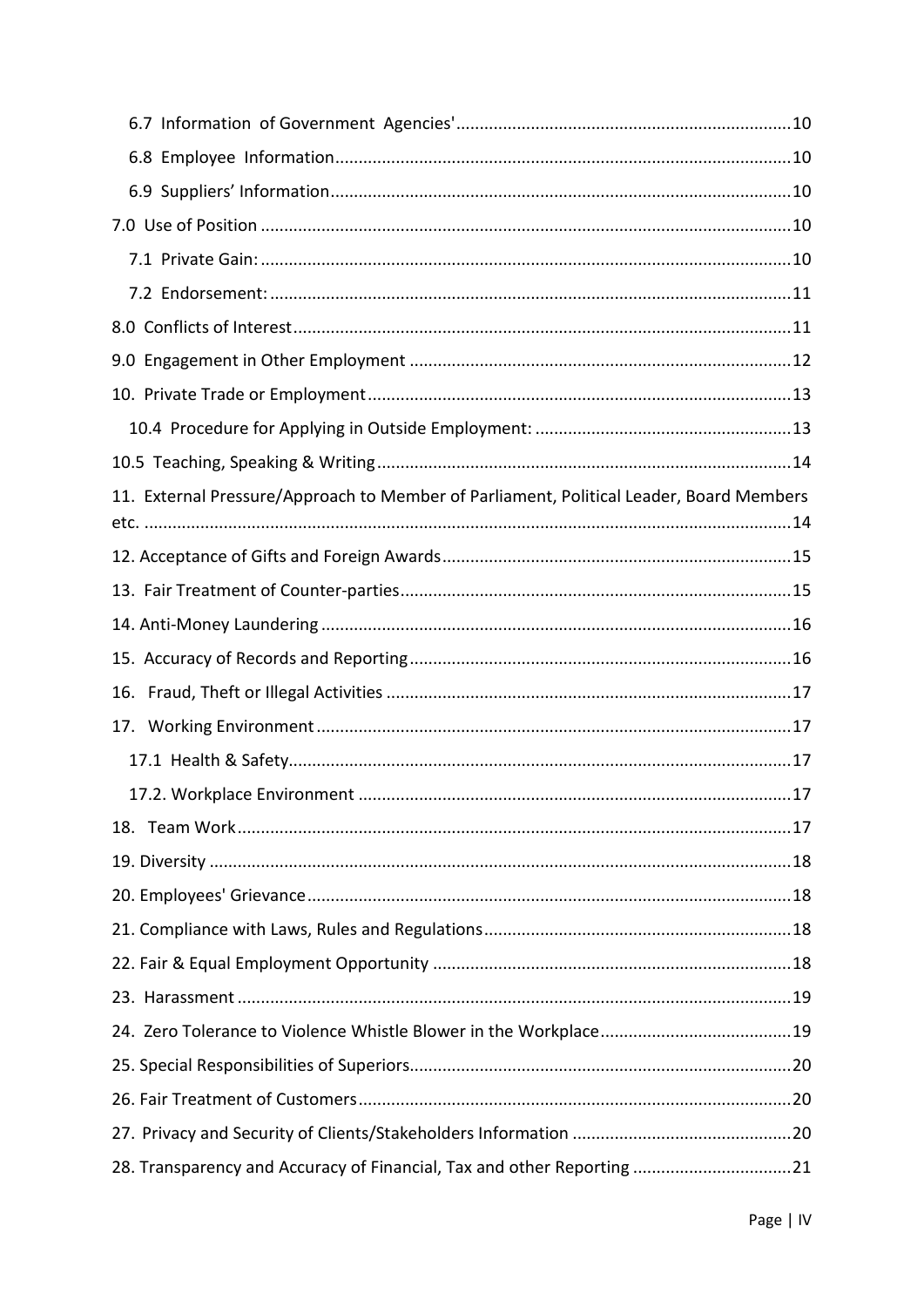| 37. Responsibilities of Ethics Committee to Uphold the Code of conduct24      |  |
|-------------------------------------------------------------------------------|--|
|                                                                               |  |
|                                                                               |  |
|                                                                               |  |
| 41. Amendments or Modifications to and Dissemination of the Code of Conduct26 |  |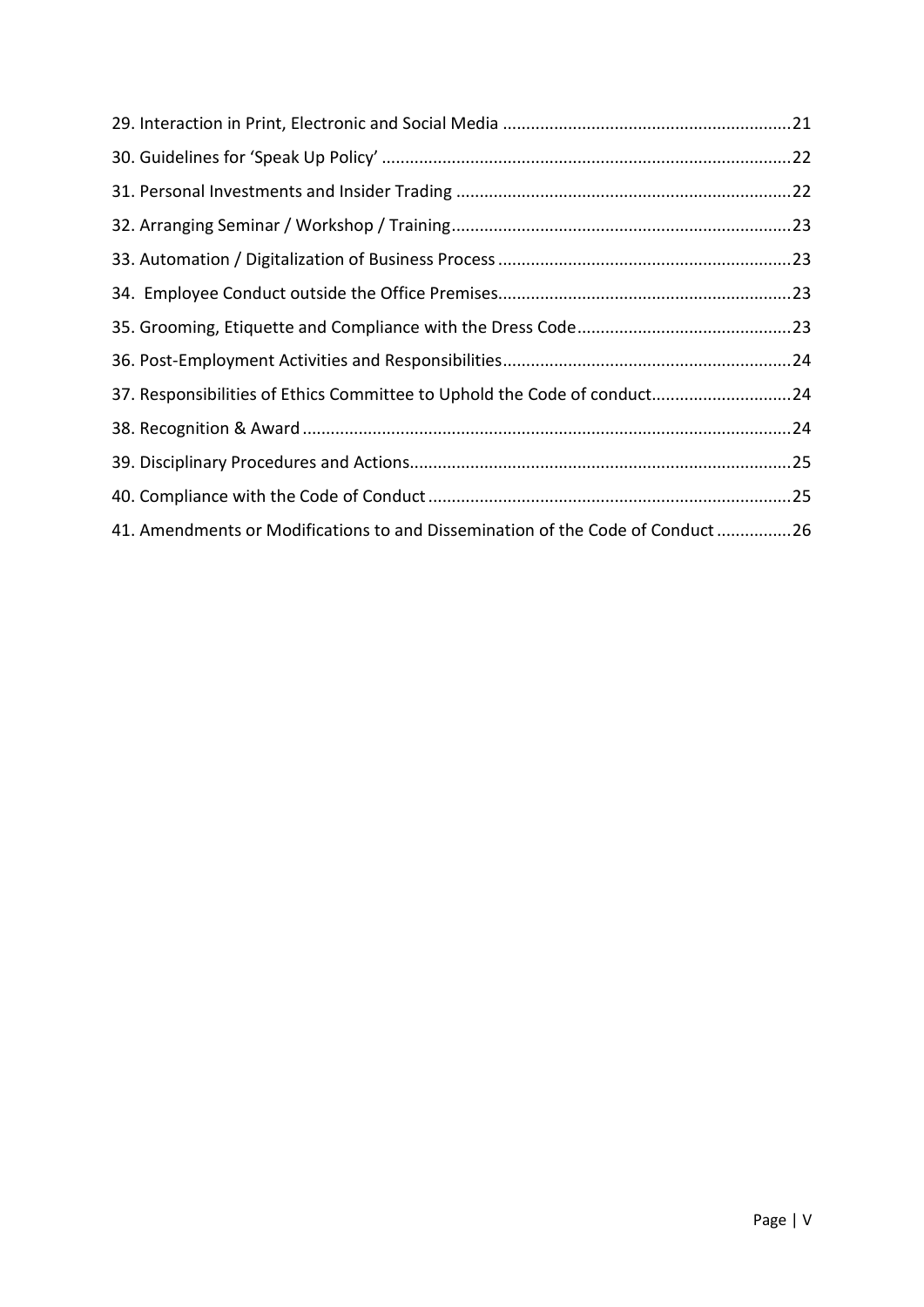#### <span id="page-5-0"></span>**1.0 Preamble**

The code of conduct sets the principles for the stakeholders- Members of the Board of Directors and its committees, employees of all levels and categories of banks and Non-Bank Financial Institutions (NBFIs), business partners and service providers and receivers to and from banks and NBFIs to keep uphold and promote the interests of these institutions.

The principal objective of this set of code of conduct is to protect the interests of customers, owners and employees, stakeholders of all types of banks and NBFIs as well as the counterparties, in addition to the wider interests of the society as a whole. This document is also vesting the responsibility of compliance of the codes set herein along with abidance of legislation, regulation and industry/employer codes and standards on all concerned in the banks and NBFIs in the country in all of their day to day activity.

This guidelines intended to comply compulsorily by banks and NBFIs in the country while conducting their businesses. The ultimate and firm objective is to ensure integrity, high ethical standards, due skill, care and diligence in all of their business and allied activities, including the stakeholders. The banks and NBFIs must take reasonable care and measures to organize, manage and control their dealings and affairs responsibly and effectively, with adequate risk management systems and financial resources.

All banks and NBFIs must effectively employ the resources, policies and procedures, processes, systems and control checks, including compliance checks and staff training that are necessary for compliance with and proper understanding of this guidelines and that of banks and NBFIs own.

Another objective of the guidelines is to promote rationale behavior between/amongst banks, NBFIs and their stakeholders. Practicing such code of conduct may also promote fair competition among institutions and strengthen the banking and financial environment in the country. This guidelines will be treated as a minimum requirement but not limited to this instruction given. In line of the business of its own, bank and NBFI can develop it to their end.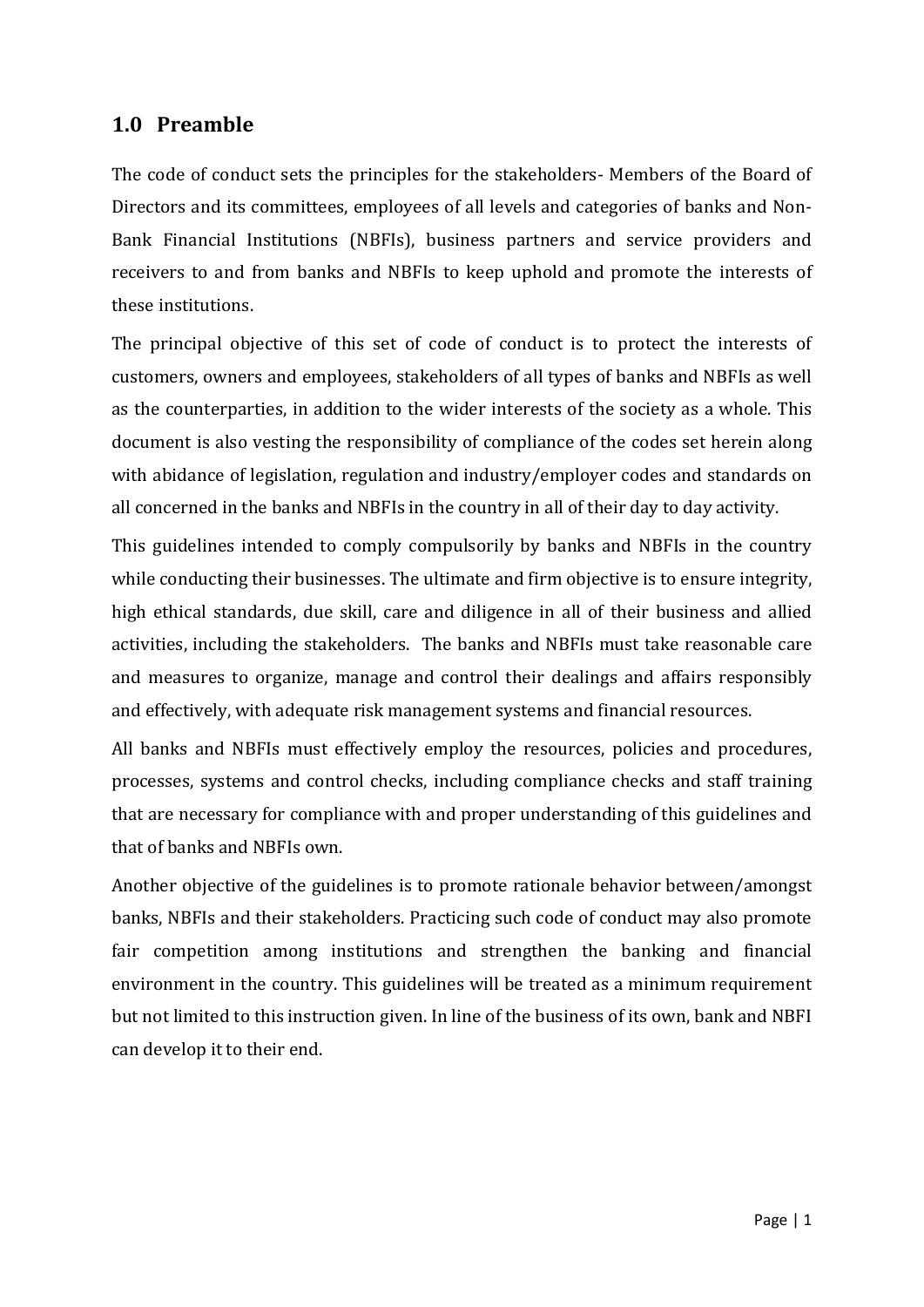## <span id="page-6-0"></span>**2.0 Introduction**

Persons working in the banking and financial services industry, including their affiliates in research and development, and training in the country as owner, director, employee, advisor/consultant, contractor/supplier or in any other form of stakeholder under legal or institutional provisions/arrangements must act with integrity i.e. in an honest, fair and legitimate manner. Their activities must fully be customer service oriented and clearly be motivated by integrity and ethics, of course, in full conformity with the legal and regulatory requirements.

All Members of the Board of Directors and its committees, employees of all levels and categories of banks and NBFIs, business partners and service providers and receivers to and from banks and NBFIs are expected to display the highest standards of professionalism and commitment to ethics and integrity in all of their conducts. It is also strongly expected that they all in every act and at all times would pay due respect, care and consideration to others and putting the public interest first.

Directors of Board, members of different Committees of the Board and Management of the Banks and NBFIs are individually and collectively remain committed and responsible to excel the practice of corporate governance principles in their institutions and activities by placing due attention and weights on the compliance of best ethical standards and integrity as recommended by the regulators for enhancing their internal and external credibility and establishing transparency.

#### <span id="page-6-1"></span>**3.0 Stakeholders**

#### <span id="page-6-2"></span>**3.1 Government and Regulators**

- a. Ministry of Finance (MOF);
- b. Bangladesh Bank (BB);
- c. National Board of Revenue (NBR);
- d. Bangladesh Securities and Exchange Commission (BSEC);
- e. Bangladesh Investment Development Authority (BIDA);
- f. Comptroller and Auditor General of Bangladesh etc.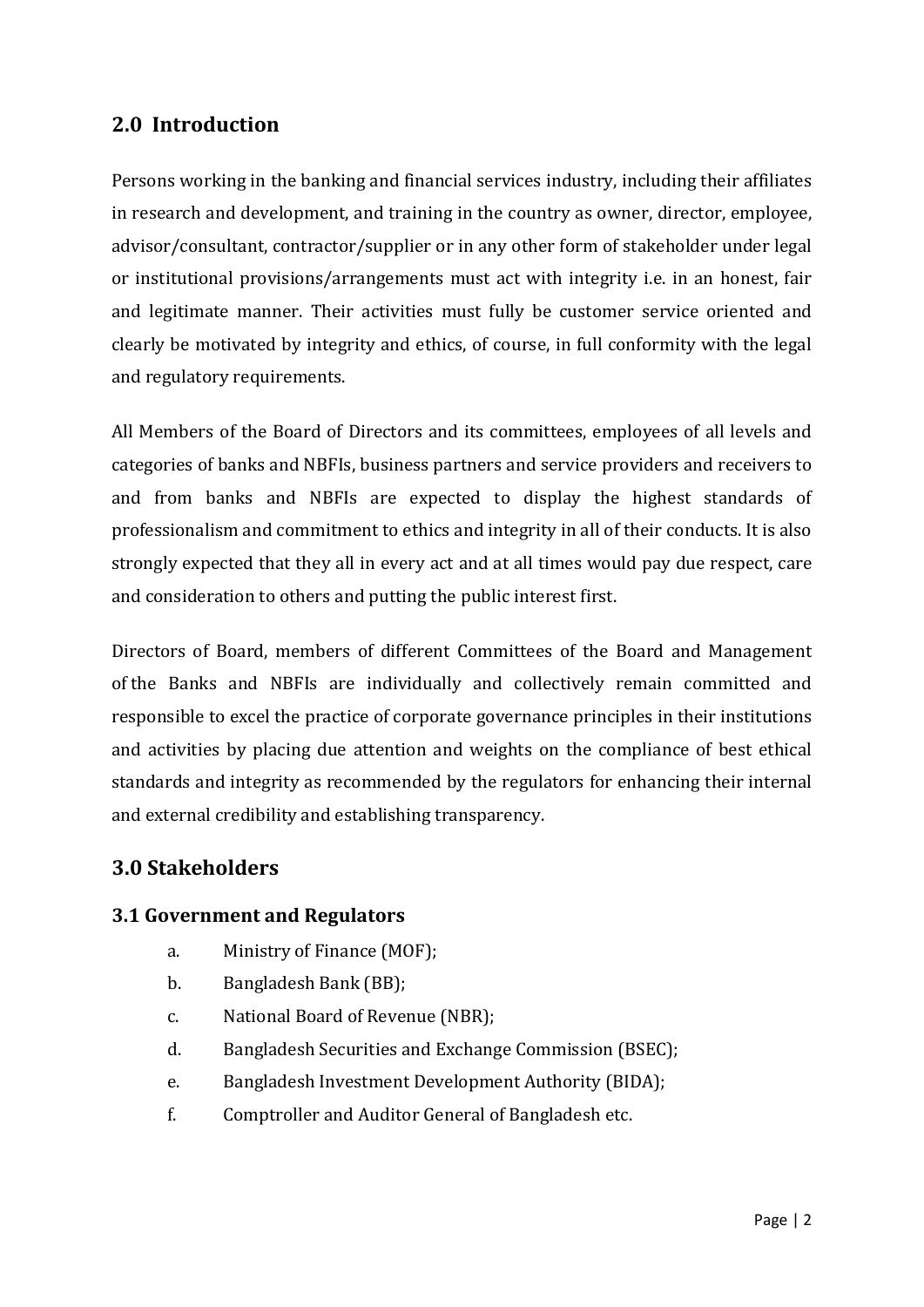#### <span id="page-7-0"></span>**3.2 Investors, Beneficiaries, Analysts/Researchers and External Auditors**

- a. Shareholders and market investors;
- b. Business community, including chambers, associations and business clubs;
- c. Rating agencies and the users of ratings;
- d. Financial analysts/financial professionals;
- e. External Auditors;
- f. Brokers and dealers in shares, securities, debentures etc,

#### <span id="page-7-1"></span>**3.3 Customers and Clients**

- a. Customers and users of goods/products and services;
- b. Suppliers-both backward and forward linkages; and
- c. Service providers and receivers of all categories.

#### <span id="page-7-2"></span>**3.4 Staff and staff associations/clubs**

- a. Employees of all levels;
- b. Trade Unions/Welfare Associations;
- c. Consumer Welfare Associations;
- d. Other interest groups such as ethicists, environmentalists, gender welfare groups, etc.

#### <span id="page-7-3"></span>**3. 5 Others**

- a. Civil society-elite groups;
- b. Social Media-print and electronic;
- c. Authorities of related books and journals, and advertising Agencies;
- d. Brokers and dealers;
- e. Whole sellers and retailers;
- f. Agents and facilitators; and
- g. Stockist and Transport and Courier Companies.

#### <span id="page-7-4"></span>**4.0 Basic professional and institutional obligations**

For attaining and upholding public attention and customer/users and stakeholders' confidence, Banks/NBFIs have to make it sure that each of their employees perform their assigned job with utmost honesty and integrity, along with highest professional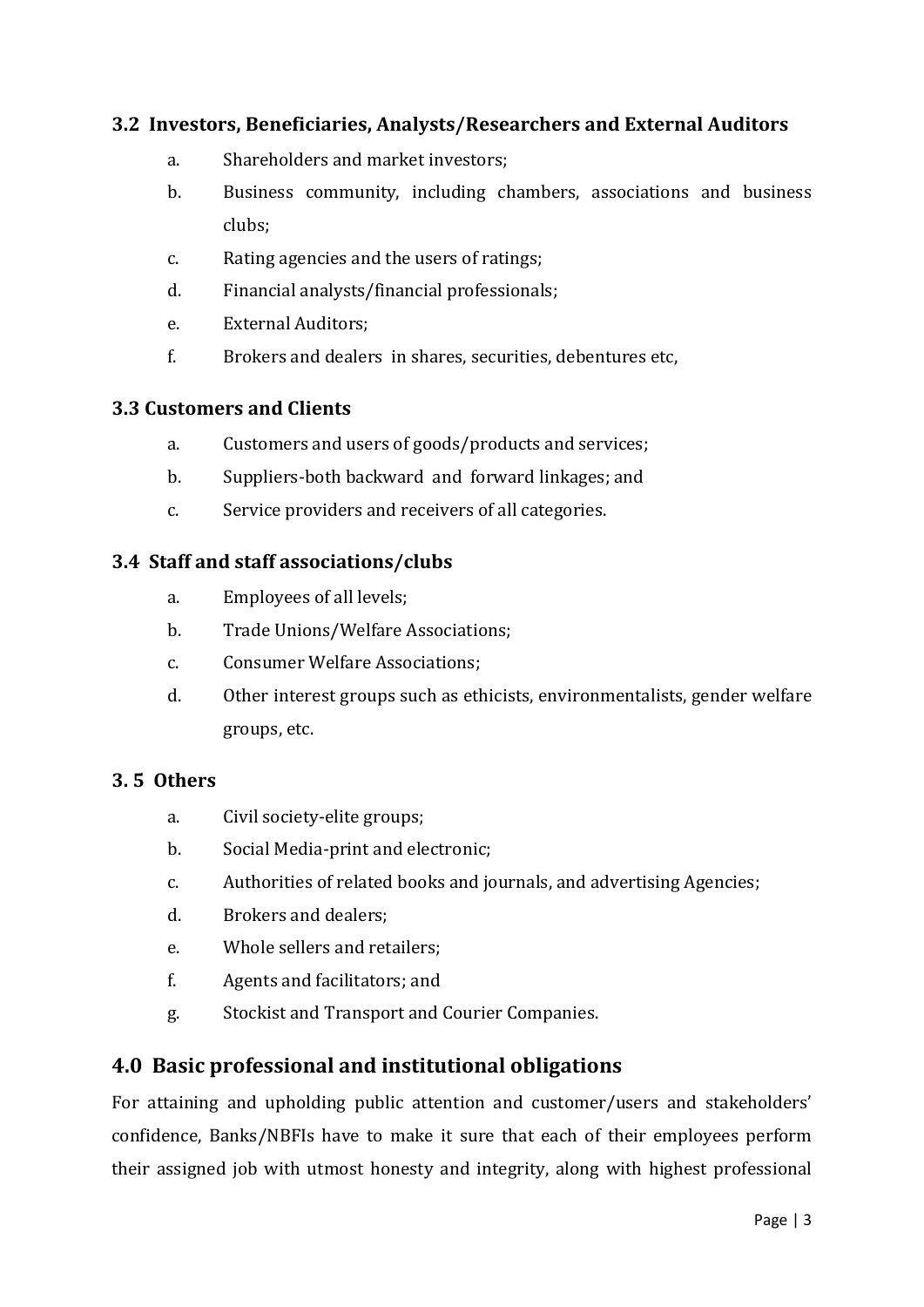attitude and aptitude. Each member of all categories must be firm in their performance for the benefits of their organization and must avoid conflict of interest.

#### <span id="page-8-0"></span>**4.1 Code of Conduct for Employers**

Banks and NBFIs will have to maintain a pleasant working environment in their organization in terms of presence of well set and well defined compensation package, clearly set goal orientation, as well as performance-led job description for employees of all levels. The employer must ensure the scope for both professional and career development of the employees. Such an environment with well designed strategic and logistic support would reinforce the satisfaction of the employees, which will ultimately make them loyal to the organization and its culture.

Working environment as well as procedures in the Banks/NBFIs must be well designed and well maintained so as to make it reasonably and promptly responsive to the customer needs, along with compliance of legal and regulatory requirements. Hence, the employees should therefore be made well-trained and well mannered in order for discharging their jobs efficiently, which will eventually enhance the goodwill of the institution and thereby, expand the customer base and market share. Importantly, to motivate the employees towards the goals of the organization and enable them to perform to the best of their levels, responsibilities be clearly defined and carefully be allocated along with requirements and procedures for accountability and performance reporting and evaluation.

#### <span id="page-8-1"></span>**4.2 Some specific compliance guidance**

- a. At all times the stakeholders shall act in a professional and ethical way, and uphold the highest standards of honesty, trust, fairness, integrity and diligence**;**
- b. Every stakeholder shall consider the risks and implications of their actions and in principle, should feel accountable for them, and for the potential adverse impacts;
- c. All in the company/organization shall take firm promise to comply with all current regulatory and legal requirements, and adopt endeavor to follow best industry practices;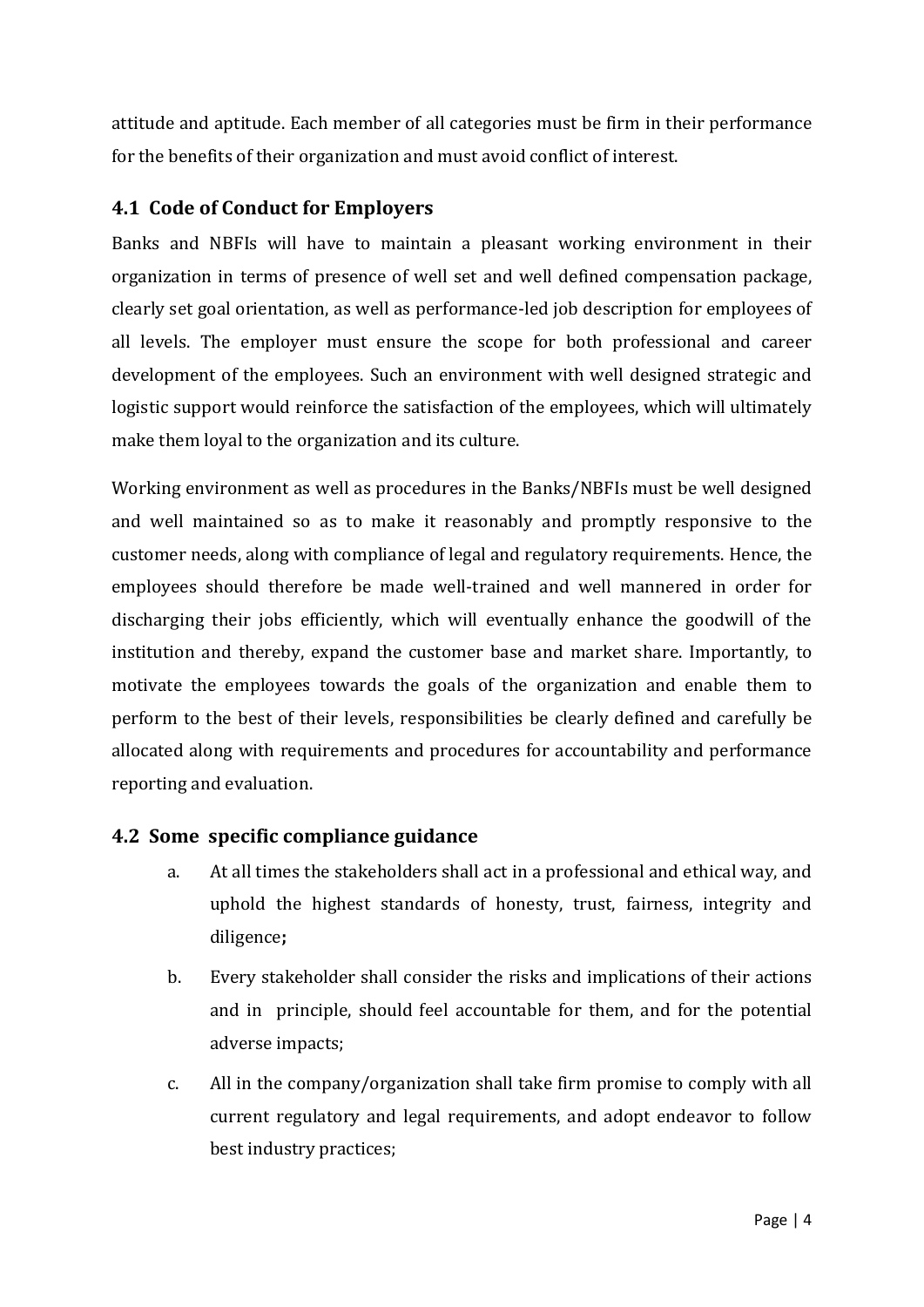- d. All information be used and handled with best care and due diligence be applied to ensure highest confidentiality and preserving sensitivity;
- e. Prevent and avoid potential conflict of interest that may arise and influence one whilst he/she performs;
- f. Serve customers, colleagues and counterparties with due care. Respect their desires and serve them with responsibility if they asked for, or help them voluntarily;
- g. Set the service standard for the organization that reflects professionalism that also expresses values and attitudes, as well as positive behaviors;
- h. Equip employees to carry out their duties with due regards to the technical and professional standards expected by qualified customers. Encourage the staffs continuously to develop and maintain their technical and professional knowledge and level of competence; and
- i. Train and encourage the staff/officials to act with complete integrity towards customers, colleagues, counterparties and others with whom they may come into contact.

The ethical conduct of all employees of banks and NBFIs and the reputation of the profession depend largely on their approaches and attitudes at all levels. Standards of integrity, ethics and professionalism cannot be created or maintained by written rules alone, rather this depends upon the integrity and behavior of those engaged as professionals in the industry. Thus the responsibility of banks and NBFIs is to adopt and uphold integrity and professional ethics in their respective institutions and service standards.

#### <span id="page-9-0"></span>**4.3 Serving Customers and the Stakeholders**

For ensuring standardized services and ethical business development, each institution (banks and NBFIs) should identify their existing and potential users, side by side with the selection of service providers at various levels. Efficient and effective selection and categorization would enable the banks and NBFIs to make proper business plan.

#### <span id="page-9-1"></span>**4.4 Service Provider**

a. Analyze and determine customer base and review and understanding their needs effectively;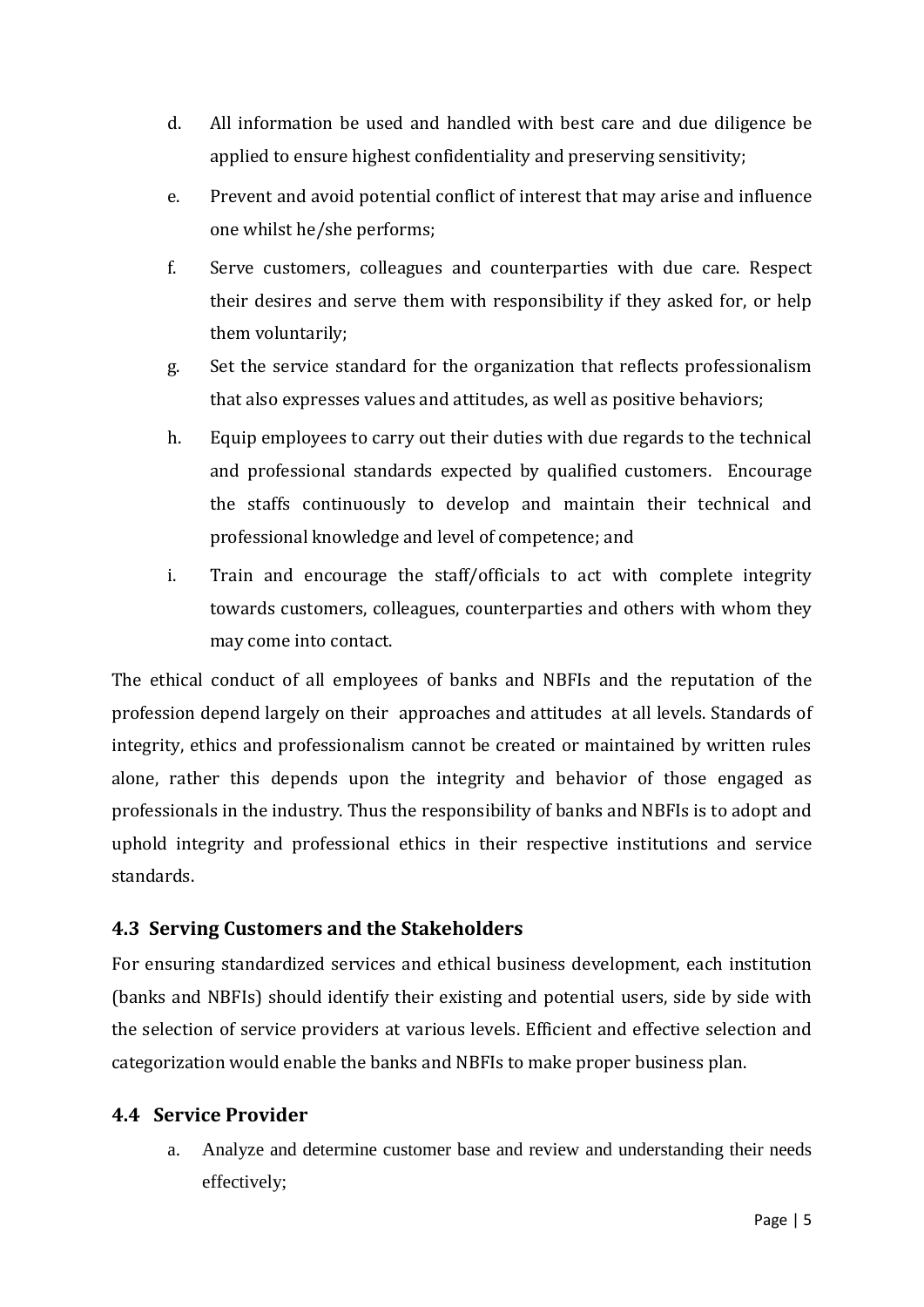- b. Add in and provide product and service excellence with integrity and sincerity;
- c. Provide with secured and advanced banking facilities-products and services;
- d. Be fair and well-committed in serving the customers and stakeholders;
- e. All services sold or served be passed through the legal and regulatory processes; and
- f. Each type of stakeholders' involvement and concern be clearly defined and clearly understood.

#### <span id="page-10-0"></span>**4.5 Encouraging people for knowledge and skill enhancement**

- a. Providing opportunities for professional development;
- b. Evaluating performance objectively; and
- c. Applying Banks/NBFIs values & principles consistently.

#### <span id="page-10-1"></span>**4.6 Delivering to Partners**

- a. Adherence to good corporate governance practices;
- b. Protecting intellectual property;
- c. Protecting reputation of Banks/NBFIs; and
- d. Strengthening competitive behavior.

#### <span id="page-10-2"></span>**4.7 Being Proactive**

- a. Anticipating and embracing changes;
- b. Encouraging and rewarding innovation responsibly; and
- c. Maintaining and sharing accurate and useful information.

#### <span id="page-10-3"></span>**4.8 Working in Teams**

- a. Remain individually and make others accountable for every action;
- b. Refrain from favoritism and bias;
- c. Extract value from different perspectives;
- d. Work jointly and collectively; and
- e. Acknowledge and appreciate value for both individual and team contributions.

#### <span id="page-10-4"></span>**4.9 Respecting Each Other and reciprocity**

a. Recognize and respect human dignity;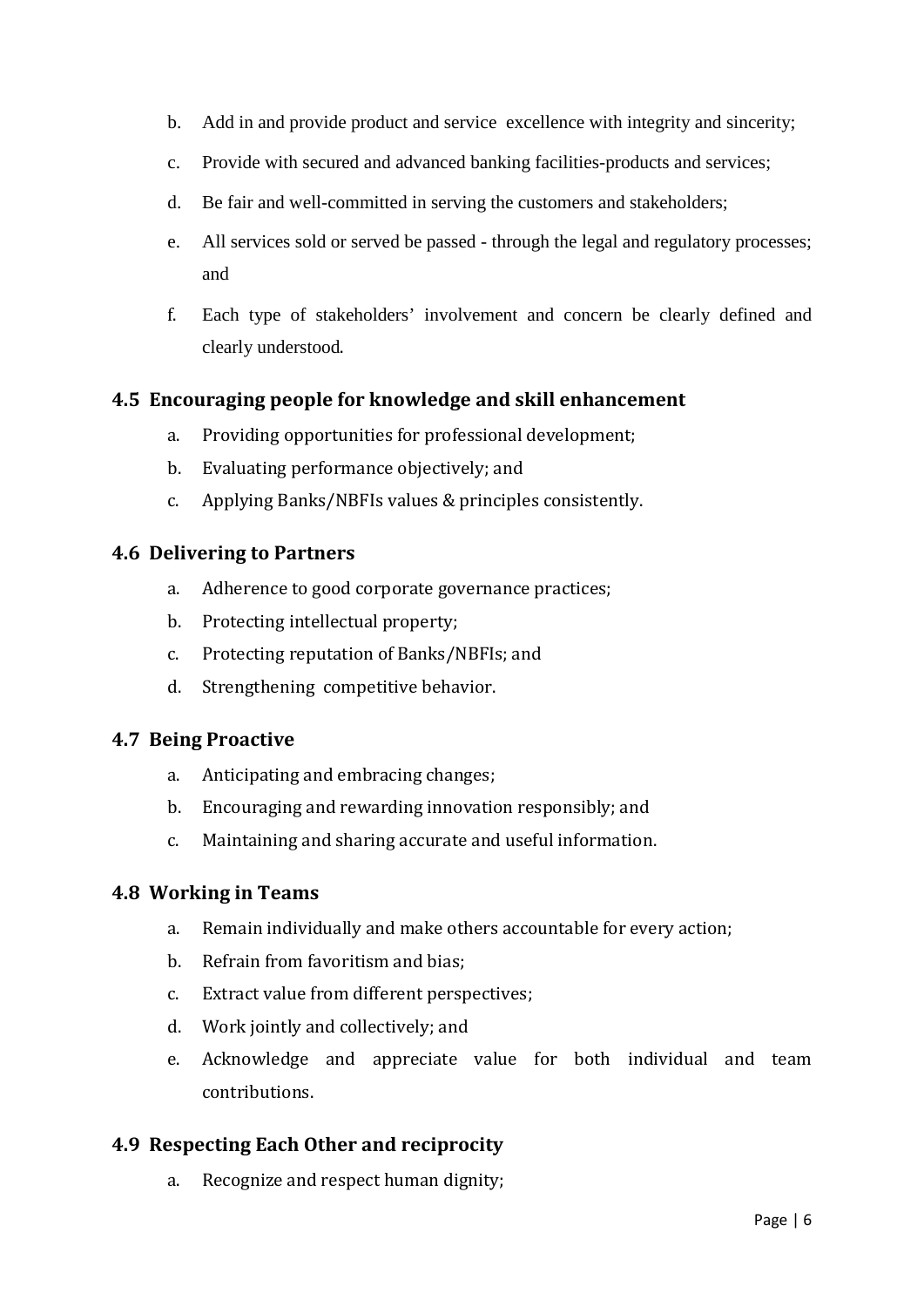- b. Provide/establish a working environment free of harassment and intimidation;
- c. Comply with social and occupational health & safety regulations; and
- d. Protect organization from damage/loss of physical assets.

#### <span id="page-11-0"></span>**4.10 Guarding against Arrogance**

- a. Celebrate successes and achievements with modesty;
- b. Meet the legitimate expectations of stakeholders; and
- c. Express personal identity with dignity, courtesy and tolerance.

#### <span id="page-11-1"></span>**5.0 Responsibility**

#### <span id="page-11-2"></span>**5.1 Responsibility to Shareholders**

- a. Banks/NBFIs should preserve the lawful benefits and interests of their shareholders;
- b. Should make utmost endeavor to maximize profit and increase payout ratio for the stakeholders; and
- c. Should make best effort to maximize company profit and manage the same ethically and properly.

#### <span id="page-11-3"></span>**5.2 Responsibility to Customers**

To satisfy the customers-needs efficiently, the Banks/NBFIs require to:

- a. Understand and honor the customer needs, as well as serve them indifferently, promptly and honestly;
- b. Ensure complete secrecy of customers` affairs/account information at all times unless asked by any competent court or any other lawful authority;
- c. Issue notice with reasonable time in case of closure of bank accounts for any legitimate reason(s);
- d. Provide customers with requested account statement accurately and promptly;
- e. Keep the customers updated regarding any suspicious operations in his account;
- f. Exercise due diligence in the operation of customer accounts; and
- g. Keep customers fully informed with all banking and financial products.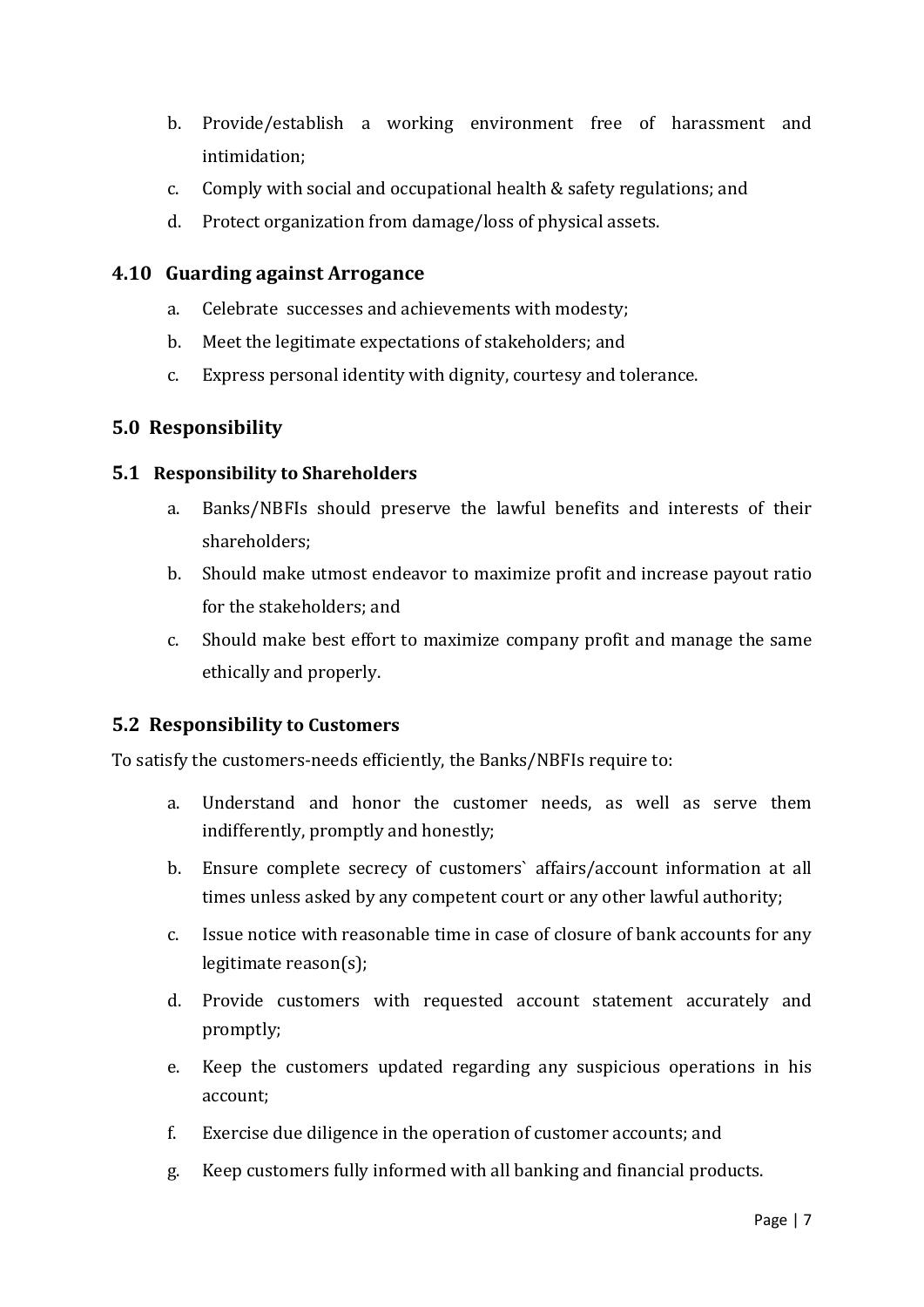#### <span id="page-12-0"></span>**5.3 Responsibility to Community/Society**

All banking and other financial activities of banks and NBFIs must comply with the recognized/established legal, regulatory, as well as social/community norms, customs and values.

#### <span id="page-12-1"></span>**5.4 Commitment to the Environment**

Environmental and climatic protections are among the most pressing global challenges of the time. All of these are to be taken into account in all areas of lending/financing. Emphasizing on the areas of energy and climate change while lending, bankers would support the process of sustainable economic growth of the country. Bankers/financial managers must have firm commitment to choose and do the right things, along with the compliance of legal requirements. They must consider structural and non-traditional risks management options that inherent to banking and other financial activities side by side with the management of traditional financial risks, such as credit risk, market risk and operational risk etc. Risks inherent to environmental and social events/activities also need to be taken into consideration.

## <span id="page-12-2"></span>**6.0 Property and Information of Bank and NBFI**

#### <span id="page-12-3"></span>**6.1 Property of Bank/NBFI**

Key responsibility of a bank/NBFI is to protect and safeguard the organization's property, not to use it for personal purposes/gain use and abide by the followings-

- a. An employee of a Bank or NBFI shall follow the operational and IT security manual meticulously while using property of the organization;
- b. He/she needs to ensure the fair value of assets while these are acquired and disposed off if an employee works as member of asset acquiring/disposal committee.
- c. He/she shall not participate in the name of other person in the supplying of materials to bank or selling bank's/NBFI's old assets.
- d. He/she shall protect the pilfering of stationeries, stealing, embezzling or misappropriating money, funds or anything from Bank/NBFIs.
- e. He/she shall apply own judgment and ethical concerns in using organization's phones, electronic mail or computing systems for personal requirement.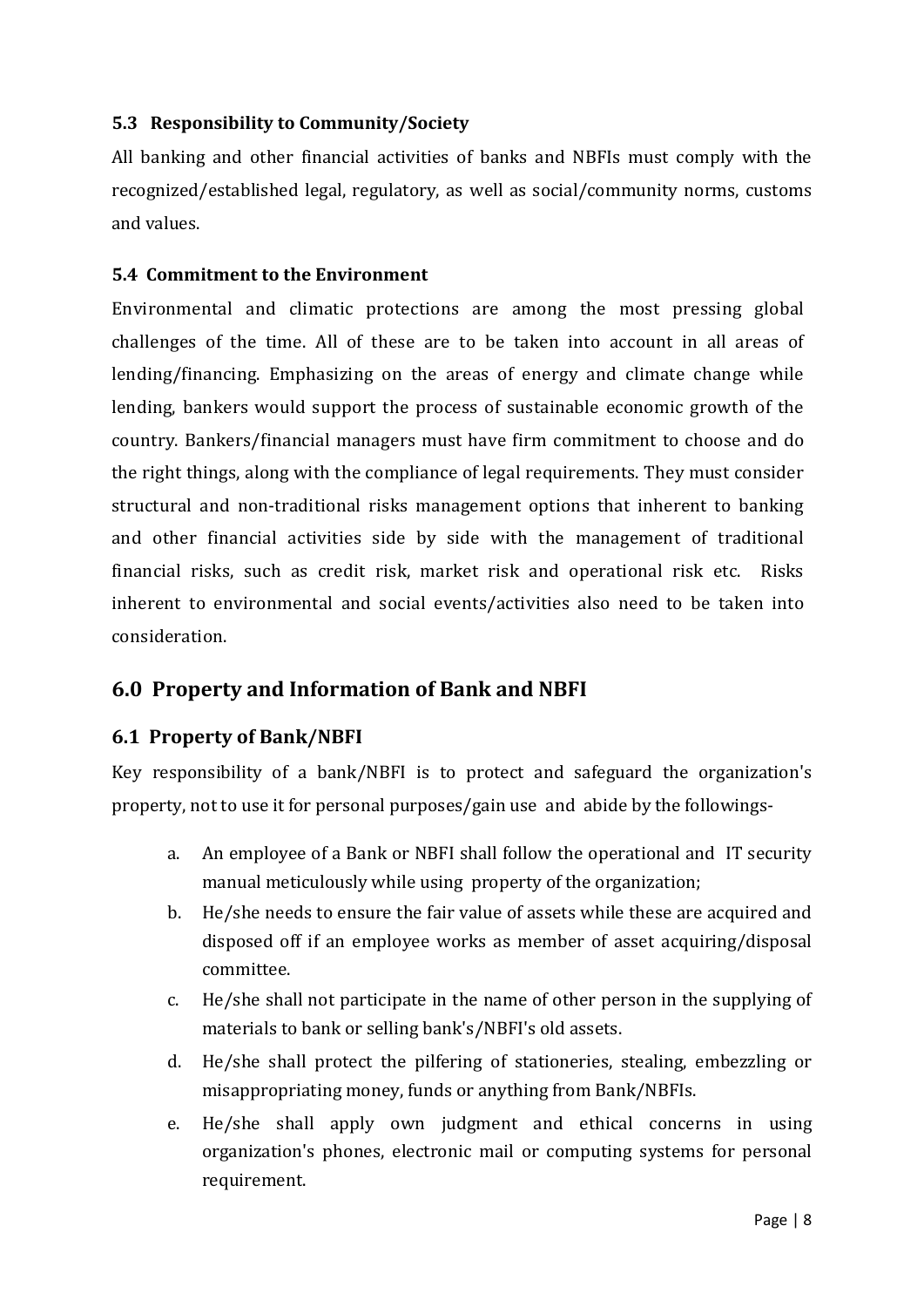f. He/she shall refrain from using the organization's Letter Head for personal correspondence.

#### <span id="page-13-0"></span>**6.2 Information Security**

All banks and NBFIs shall take reasonable care to keep secure their information from unauthorized disclosure and exchange. Any confidential information it receives on clients, or any details of the transactions of its clients shall be preserved with utmost security. Unless asked by any lawful and competent court/authority, exchanging or disclosing of information will be treated as a serious violation of ethical standard, and shall be treated as a breach of contract.

#### <span id="page-13-1"></span>**6.3 Invisible Property**

- a. An employee shall not use the corporate brand and goodwill of the bank/NBFI for non-official purposes like taking house rent, renewal of car license, buying own flat and other assets.
- b. The use of official designation for any personal gain should be prohibited.

#### <span id="page-13-2"></span>**6.4 Intellectual Property of Others**

An employee shall be cautious about the intellectual property rights of others. For example, he/she shall not provide performance report of one customer to other, not use logo of third party in purposes which are not allowed in the franchise agreement, not use the CIB report of third party and refrain from plagiarism of other bank's/NBFI's credit analysis for personal gains or purposes.

#### <span id="page-13-3"></span>**6.5 Bank's/NBFI's Information**

While performing the official task, an employee of the Bank or NBFI may have access to information that is not generally available to the public or that is considered confidential for managerial or administrative purposes. This may include information related to banks, customers, suppliers and current and former employees, as well as system- and bank-related information. He/she shall not disclose this information unless authorized by competent authority.

An employee of a bank or NBFI shall not provide any information to third party without prior approval of competent authority. He/she shall not disclose the unpublished and sensible information of the institution related to its performance, strategy, system, policies etc.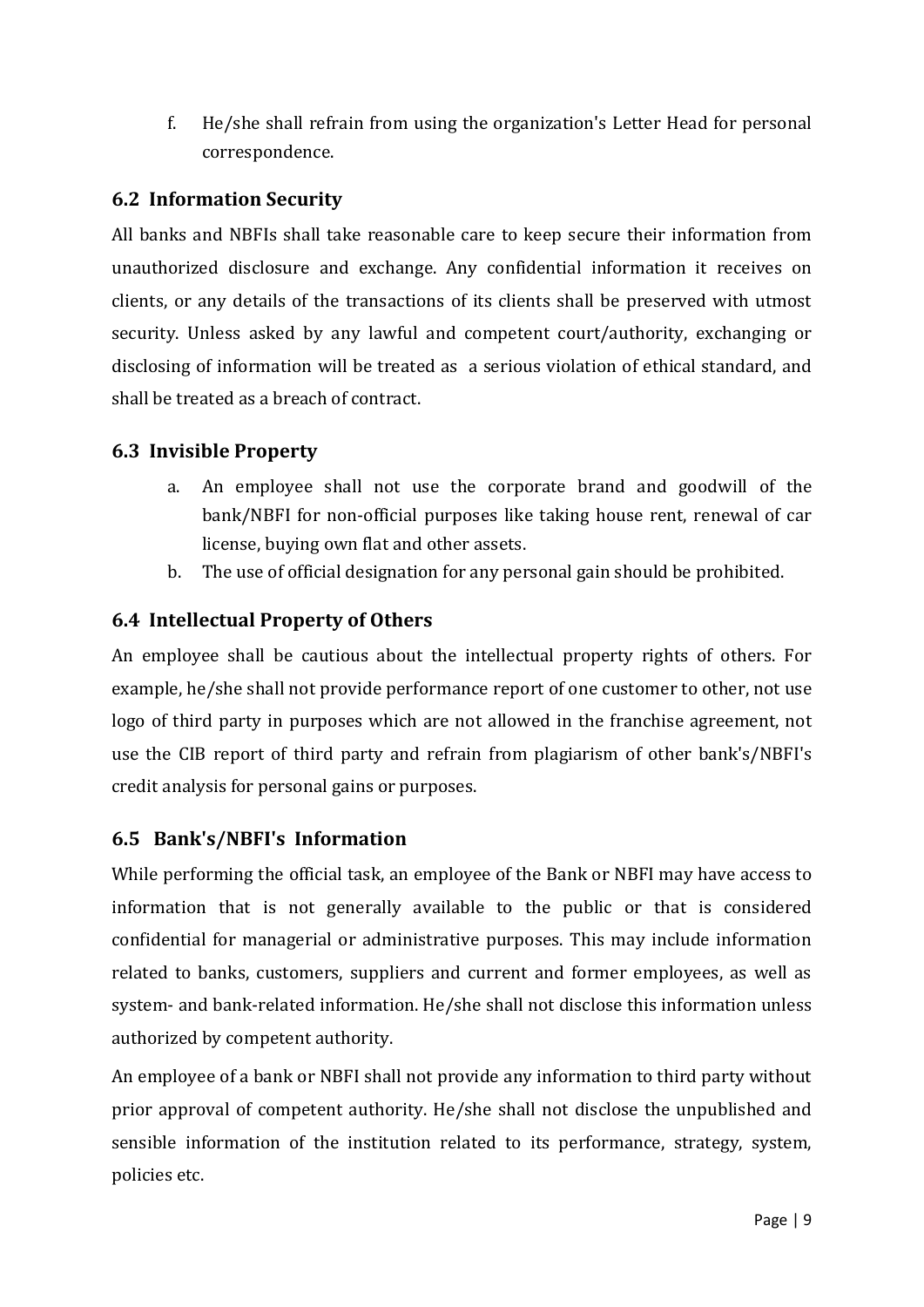#### <span id="page-14-0"></span>**6.6 Customer Information**

An employee shall not accede to or use customers' information excepting related business purposes. He/she shall protect the confidentiality and security of customer information.

#### <span id="page-14-1"></span>**6.7 Information of Government Agencies'**

Any information of govt. agencies like ACC, NBR, BB, BSEC etc shall not be disclosed without prior approval of competent authority.

#### <span id="page-14-2"></span>**6.8 Employee Information**

An employee shall keep all information of the organization, either current or old, secret and confidential.

#### <span id="page-14-3"></span>**6.9 Suppliers' Information**

An employee shall keep information about the purchase of goods or services confidential. Price quoted, methods, business policy etc. of the vendors should not be disclosed.

#### <span id="page-14-4"></span>**7.0 Use of Position**

The officials in all positions of Banks and NBFIs shall have to abide by their respective Code of conduct for the sake of both institutional and national integrity. It is expected that an official shall use his/her position and delegated power to do his/her jobs appropriately. Any deviations of this shall be treated as abuse of position and power. Generally such deviations are found out for following two reasons:

#### <span id="page-14-5"></span>**7.1 Private Gain:**

An employee is supposed to exercise his/her power attributed to his/her position for the benefit of the institution as well as the country. But it becomes injurious and illegal if the exercise of his/her power relating to his/her position is led towards personal benefit. It is tantamount to corruption or misuse of power and position and it is quite contradictory to national integrity. Therefore, the use of position of an employee in any institution for any private gain is strictly prohibited.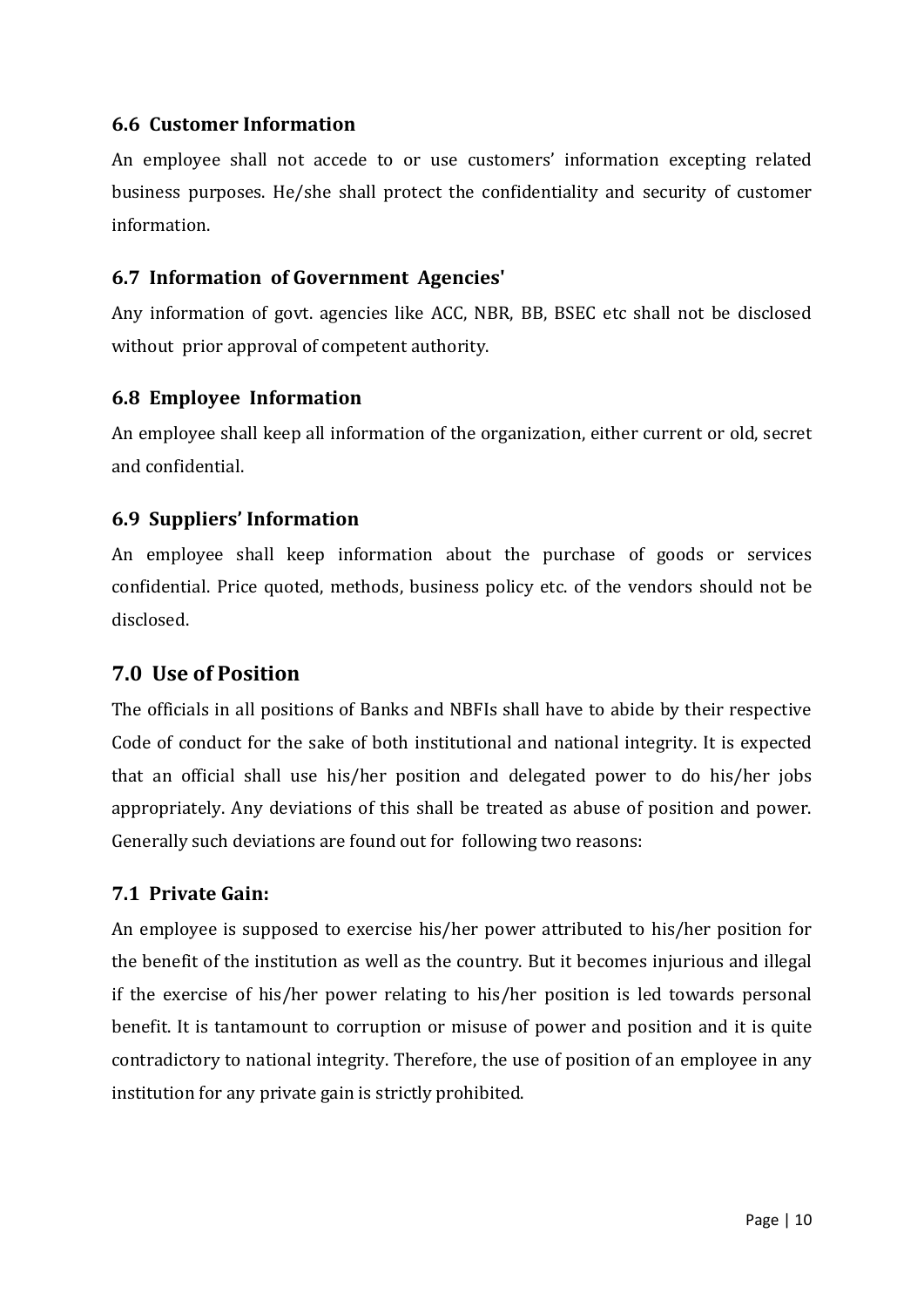#### <span id="page-15-0"></span>**7.2 Endorsement:**

The endorsement of one's position is also similar to the abuse of position. Sometimes, dignitaries may not directly take any benefit by using their power and position. However, they may pave the path for benefits for other persons by making such unlawful use and authorization of position and power.

The aim of a dignitary should be serving the people or nation without bias. If any activity makes his/her own people benefited unusually and thereby frustrates the others, it shall be treated as partiality and nepotism. So, a dignitary shall not be involved in such activities.

#### <span id="page-15-1"></span>**8.0 Conflicts of Interest**

- **8.1** The conflict of interest is often a very strong hurdle on the way of implementation of national integrity strategy. When an employee thinks of his/her personal interest from his/her official position, a question of conflict of interest arises. The statute allows him/her to serve his/her own gain, or interest at the cost of employing institution or the state. It is a statutory as well as an ethical obligation for an employee to keep himself/herself away the personal interest. The apparent causes or reasons behind such a conflicting situation may include the followings:
	- a. Dissatisfaction with salary and remunerations;
	- b. Unpleasant working environment;
	- c. Lack of opportunities for promotion, or deprivation from promotion;
	- d. Undue influence and/or pressure from others;
	- e. Greed to or from colleagues and employer; and
	- f. Lack of job security.
- **8.2** Whatsoever the circumstances, the employees must avoid the conflict of interest as long as they hold positions in the organization. Availing any kind of undue or illegal benefit/facilities irrespective of forms, shall be treated as deviation from the required standard of services. So, to keep the employees refrained from such a trap of conflict of interest, employers might administer the employee affairs legally & ethically, and compensate them reasonably. An employee shall have to refrain from doing the following: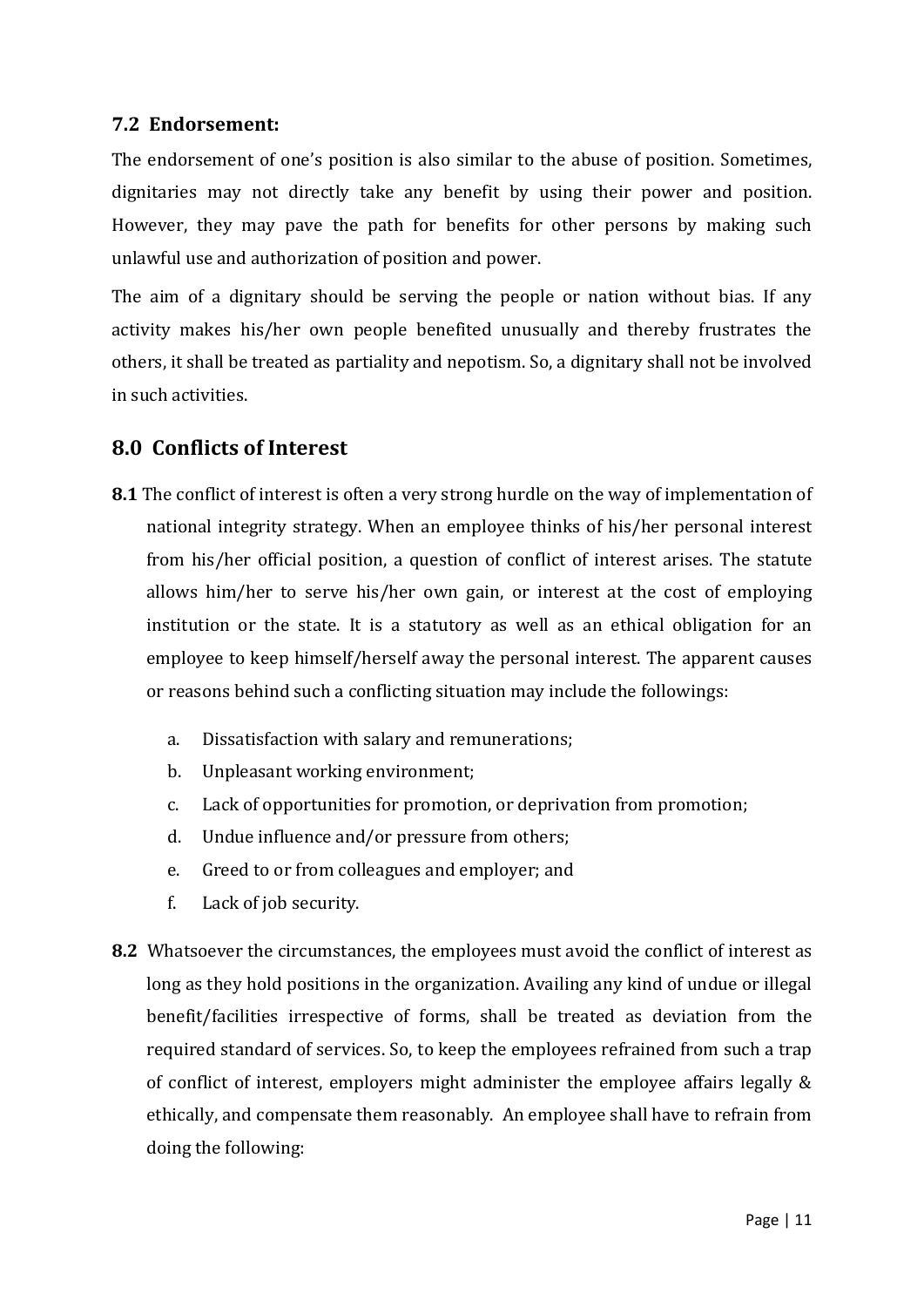- a. Performing his duties with a view to preserve/protect his own benefits at the cost of his employer.
- b. Involving in any kind of financial activities relating to his personal gain.
- c. Giving any advice, consultancy, direction or suggestion to anybody or to any institution that may cause for losses to his employer;
- d. Any practice/exercise that may benefit him at the cost of institution's assets either monetary or non-monetary;
- e. Doing anything that may damage the goodwill, image and reputation of the institution;
- f. Doing anything that may hamper the secrecy and privacy of any affairs/information of the company;
- g. Involving or taking part in any business dealing like share holding, profit sharing, partnership of any business company or manufacturing industry or servicing centre for their personal benefit;
- h. Getting any unusual or illegitimate benefits directly, or indirectly for himself/herself and family or family members, and relatives either explicitly, or implicitly by disguising identity;
- i. Receiving any charitable contribution from others and/or make any charitable contribution to his family members and relatives if those charitable contributions are made by/under his power and position;
- j. Receiving any gift (in cash or kind) from those who are directly benefited or assisted by his office or by his power and position.

The above noted issues are least in the list, but not exhausted. Any unusual act make/done by the employee(s) shall be considered within the trap of conflict of interest and be reviewed within the purview of offences.

## <span id="page-16-0"></span>**9.0 Engagement in Other Employment**

An employee shall not:

- a. Engage himself in any commercial activity or pursue such activity either on his own account or as agent of others ;
- b. Accept any outside employment, honorary or stipendiary, without prior approval/consent of the competent authority in the current employing institution; and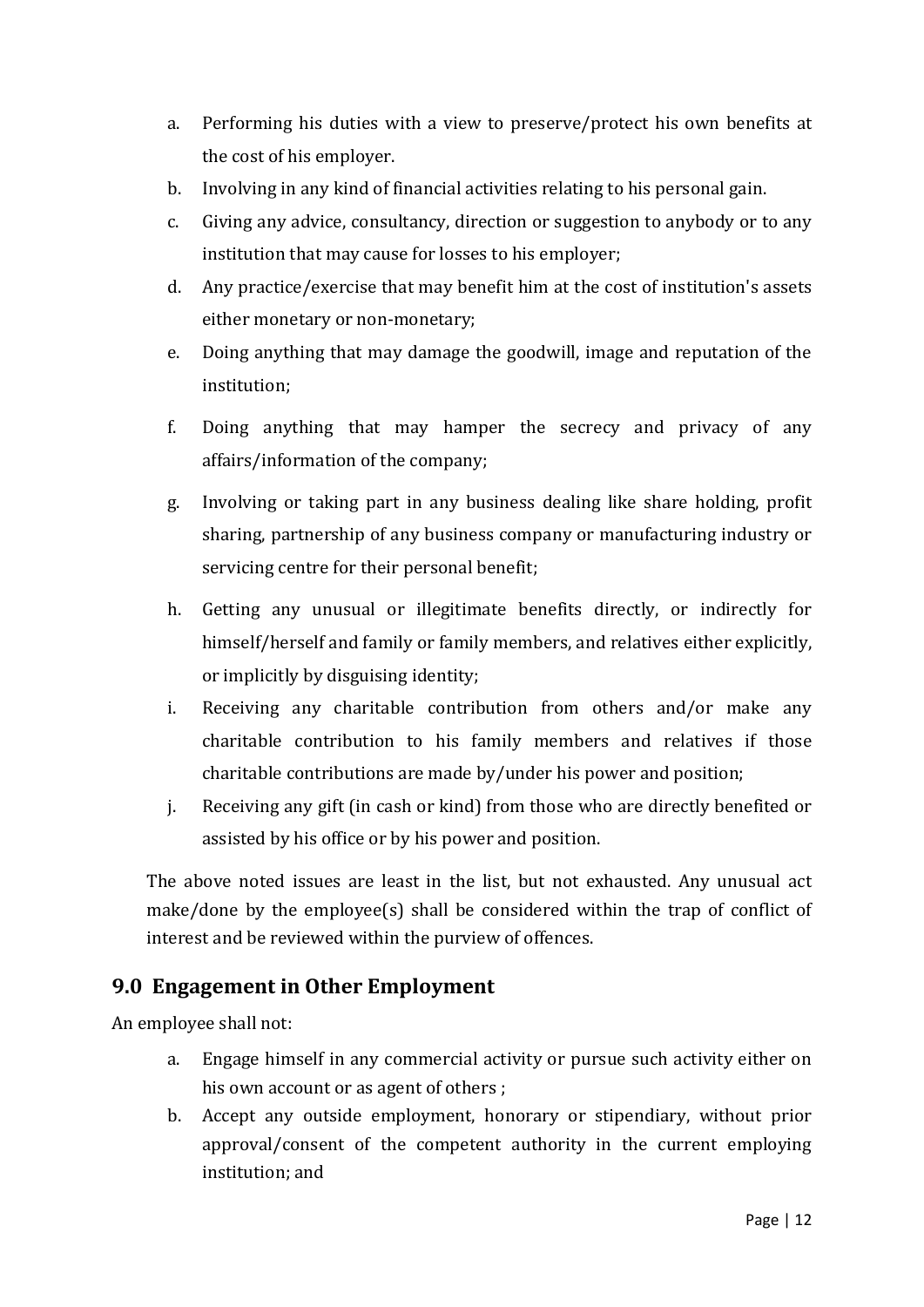c. Undertake part time work except those, which may be requested to be accepted or undertaken by competent authority.

#### <span id="page-17-0"></span>**10. Private Trade or Employment**

- **10.1** Subject to the other provisions of this Code of conduct, no Bank/NBFI employee shall, except with the previous permission of the competent authority, engage in any trade or undertake any employment or work, other than his/her official duties.
- **10.2** Any employee of Banks/NBFIs below officer rank may undertake/run a small enterprise which absorbs only his/her family members. However, in such cases he/she must inform this to his/her employer along with the declaration of assets.
- **10.3** Any employee of banks/NBFIs may undertake honorary work in social, religious or charitable organizations and also may engage in occasional work of a literary or artistic character/nature, which may include publication of one or a few literary or artistic works, provided that his/her official duties do not hamper/suffer thereby. But the employing authority, at any time, may forbid him to undertake it or ask to abandon it if there exists valid reason/s to do so.

#### <span id="page-17-1"></span>**10.4 Procedure for Applying in Outside Employment:**

Eligible application of temporary, or permanent employees of the Banks/NBFIs for outside employment shall be dealt with on the basis of the following principles :-

i. a. Application for appearing in the competitive examinations of Bangladesh Public Service Commission and in other government, semi-government entities/institutions including state owned/specialized banks, private banks and other public/private entities/institutions shall be forwarded.

b. Applications for employment in International Organizations where Bangladesh is a member and for employment under Foreign Governments shall be forwarded provided that all such applications are processed through the concerned/competent channels of Government of Bangladesh.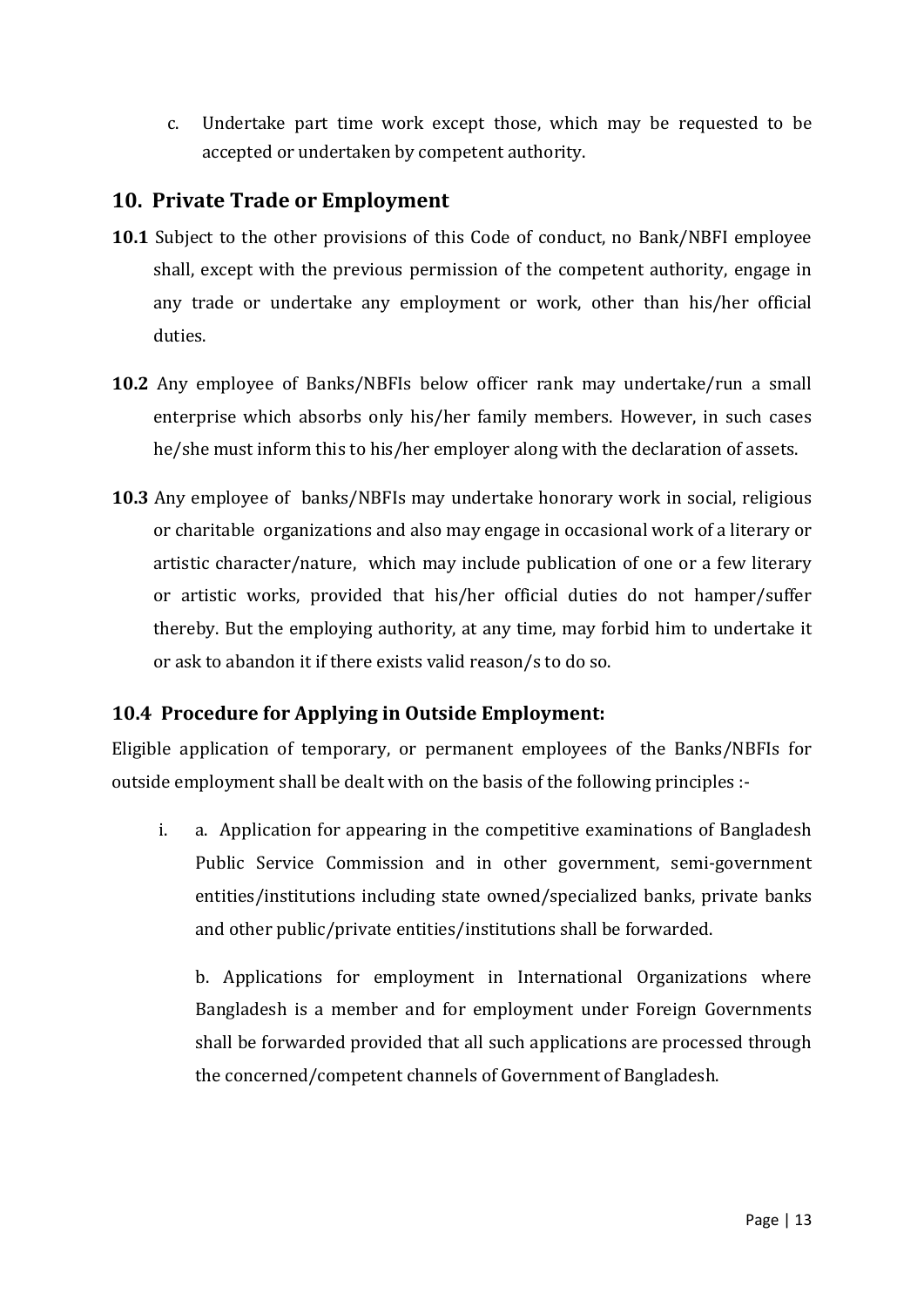- ii. Applications from all categories of employees for employment in the autonomous bodies including public and private university shall be forwarded.
- iii. Any application for outside employment which does not fulfill the above conditions shall not be forwarded.
- iv. In case of employment opportunities abroad, the applicants must pay their liabilities with the employer and thereafter, submit resignation letter abiding by concerned rules and regulations of the employing Bank/NBFIs. When an employee is released for outside (foreign) employment and the question of lien arises, such an issue shall be governed by the service rules of the bank/NBFIs concerned. This would be followed both in cases of temporary and permanent foreign employment. Any bank, or NBFI can deputes it's any employee to any work or institution of their own, onshore/off-shore offices, branches, affiliated offices/institutions, subsidiaries and such placements/deputations might be governed by the service and/or other related rules.

## <span id="page-18-0"></span>**10.5 Teaching, Speaking & Writing**

Employee considering authorship or publication of a book, article etc and speaking in front of the media which is not commissioned by the organization but which could in any way be connected with their work or employment at the organization should seek guidance from the management through HR before entering into any commitment. Any publication or public speaking of an employee should not tarnish the image of the organization vis-à-vis regulatory bodies of the country. The same considerations apply to the publication of material on the world-wide web and social media. No employee shall make any communication regarding the affairs of the bank/NBFI to the press or any other media, nor publish any article containing data, comments or opinions on banks or other affairs in any newspaper which may involve the bank, without obtaining prior approval of the competent authority.

## <span id="page-18-1"></span>**11. External Pressure/Approach to Member of Parliament, Political Leader, Board Members etc.**

No employee shall, directly or indirectly, approach any member of Parliament or use any political or other type of influence or attempt to bring any influence of the Board of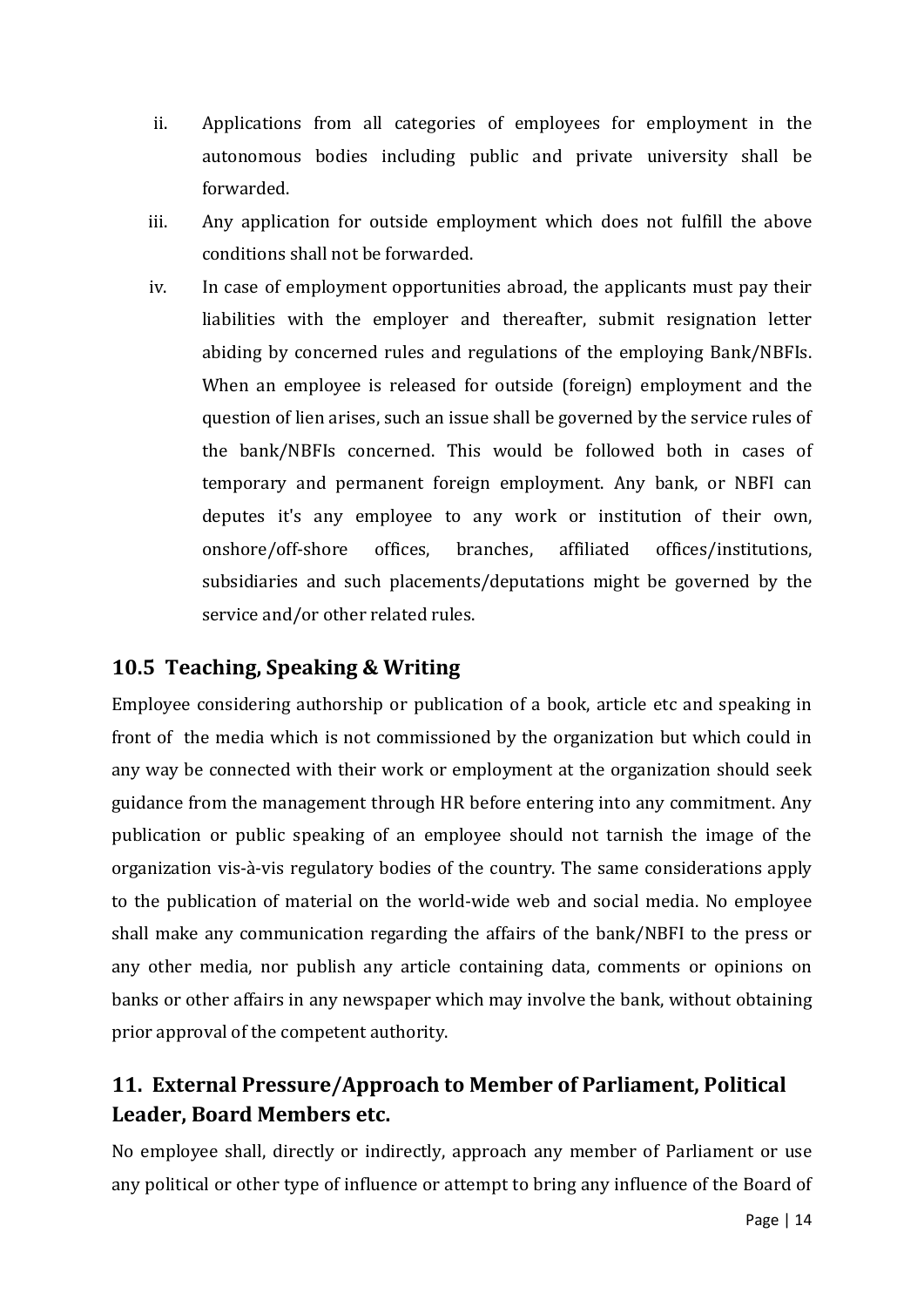Directors of his/her organization for his/her employment, increment, promotion, transfer or any other personal gain.

## <span id="page-19-0"></span>**12. Acceptance of Gifts and Foreign Awards**

- i. No employee of banks/NBFIs shall, without prior permission of the competent authority, accepts by him/herself, or permit any of his/her family member to accept any gift from any person that make him/her obligated in official position to the gift providers. If anyone sends gift items via postal or courier services, may be received but will immediately be handed over to the higher authority for disposal.
- ii. If any question arises whether the receipt of a gift places a Bank/NBFI employee under any form of official obligation to the donor, the authority will take action against such activity.
- iii. If any gift is offered by the head or representative of a foreign state, the bank/NBFI employee concerned should attempt to avoid acceptance of such a gift if, s/he can do so without giving offence. If, however, s/he cannot do so, s/he shall accept the gift and shall report to the authority for orders as to its disposal.
- iv. No employee of banks and NBFIs shall accept a foreign award, title or honor without the approval of the competent authority.

## <span id="page-19-1"></span>**13. Fair Treatment of Counter-parties**

All relationships with external counter-parties should be conducted in professional and impartial manner. Vendor selection and hiring decisions shall be made objectively and in the best interest of the organization based on evaluation of integrity, suitability, price, delivery of goods/service, quality and other pertinent factors. Employee should commit to fair contract and payment terms with them in return of good service at a good price supplied; in a responsible manner.

Employee's personal relationship with contractors, suppliers and vendors if any, shall be disclosed to the Top Management at the time of entering into the negotiation and should not influence decisions made on behalf of the organization. Negotiations with customers and potential customers shall be conducted in a professional manner and subsequently comparison of Cost & Benefit to be presented to the competent authority.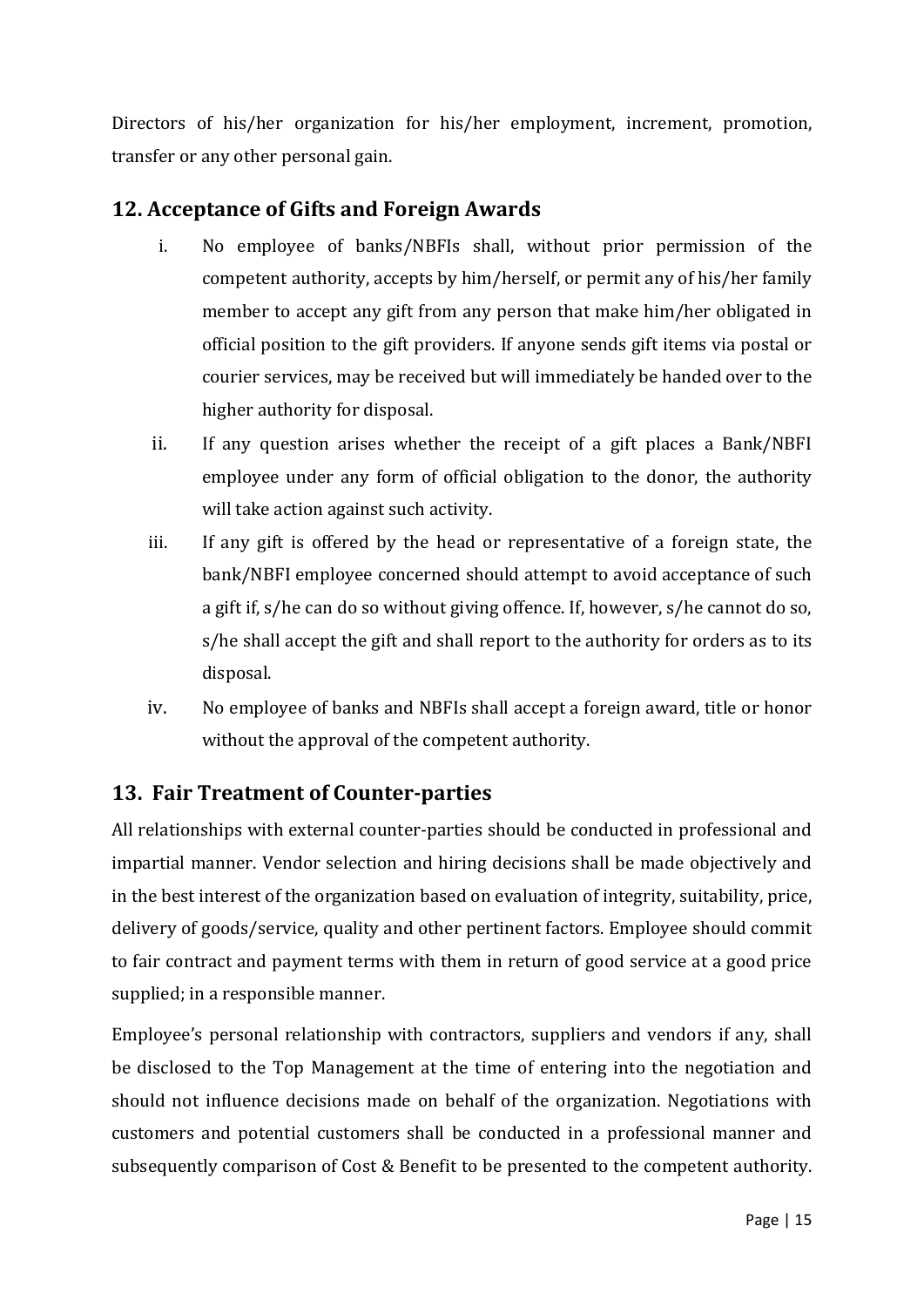Vendors or suppliers shall not be used for any personal purposes, so as to have any conflict of interest while dealing with them.

## <span id="page-20-0"></span>**14. Anti-Money Laundering**

Money Laundering legislations criminalize money laundering in respect of several crimes including drug trafficking, terrorism, theft, tax evasion, fraud, handling of stolen goods, counterfeiting and blackmail etc. It is also an offence to undertake and/or facilitate transactions with individuals and entities involved in criminal activities.

Banks/NBFIs shall not do business with drug traffickers, money launderers and other criminals. It shall formulate Anti Money Laundering Policy following regulatory body's guidelines to enable all employees to follow the policy meticulously.

Employees shall exercise requisite diligence in selecting those with customers/counterparties while conducting business. They shall adhere to processes in place for checking the credit and character of customers and counter parties. These processes ensure customer's due diligence and ongoing monitoring of their customers to detect suspicious transactions during the entire period of the relationship.

## <span id="page-20-1"></span>**15. Accuracy of Records and Reporting**

Organization's books, records, accounts and reports shall accurately reflect its transactions and must be subject to an adequate system of internal controls and disclosure controls to promote the highest degree of integrity. An employee shall ensure that records, data and information owned, collected, used and managed by him/her for the organization are accurate and complete. Records shall be maintained as per the policy of the organization in sufficient details so that these may reflect accurately the Organization's transactions.

An employee shall assist in maintenance of appropriate records so as to ensure that financial transactions are prepared in accordance with generally accepted accounting principles and that they fairly present the financial conditions and result of the Organization. He/she shall observe standards of good flavor regarding content and language when creating business records and other documents (such as weekly/ monthly/quarterly statement, e-mail etc.) that may be retained by the organization.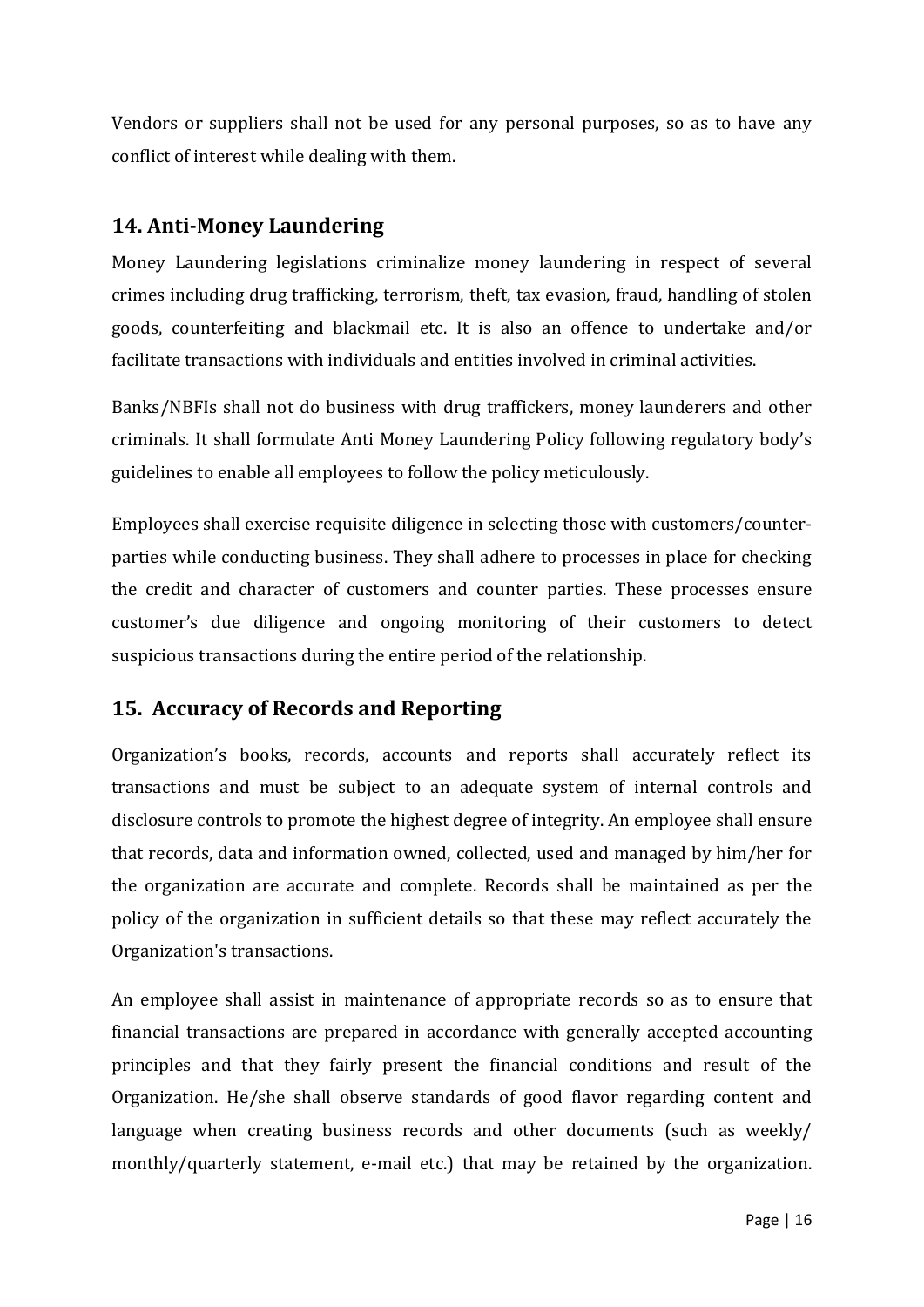Non-maintenance of these records that come into employee's notice and any misappropriation or tampering of records, needs to be reported to the relevant authority. An employee shall not represent any report/claim for his/her personal gain or to protect him/herself.

## <span id="page-21-0"></span>**16. Fraud, Theft or Illegal Activities**

Employees shall be vigilant about the frauds, theft or illegal activities and shall not engage in such activities at any cost. If any such activity comes into any employee's notice, he/she shall immediately report the same to his/her immediate superior/s or management to protect the interest of the organization. He/she shall act as a whistle blower thereby.

## <span id="page-21-1"></span>**17. Working Environment**

#### <span id="page-21-2"></span>**17.1 Health & Safety**

Adequate attention is always accorded to the health and safety of the employees, i.e. deployment of both physical and technical surveillance on premises to minimize possible threats to security. Physical premises are under regulatory requirement to conduct periodic drills for a systematic approach both to prevent any security breaches as well as to promote a culture of security and safety awareness. This involves managing health and safety care as any other critical business activity with periodic reporting, appraisals and improvements made.

#### <span id="page-21-3"></span>**17.2. Workplace Environment**

Energizing the workplace is one of the key factors of any organization. All employees of the organization are responsible to keep the workplace friendly, congenial, transparent, free from harassment & corruption etc. and ensure the cohesiveness among the colleagues.

#### <span id="page-21-4"></span>**18. Team Work**

Teamwork and co-operation is an important aspect of the work ethics in the organization. An organization shall leverage on the dynamics of collective skills, knowledge and experience to achieve the best for the stakeholders. An organization shall admit its employees as human capital and shall recognize the pivotal role that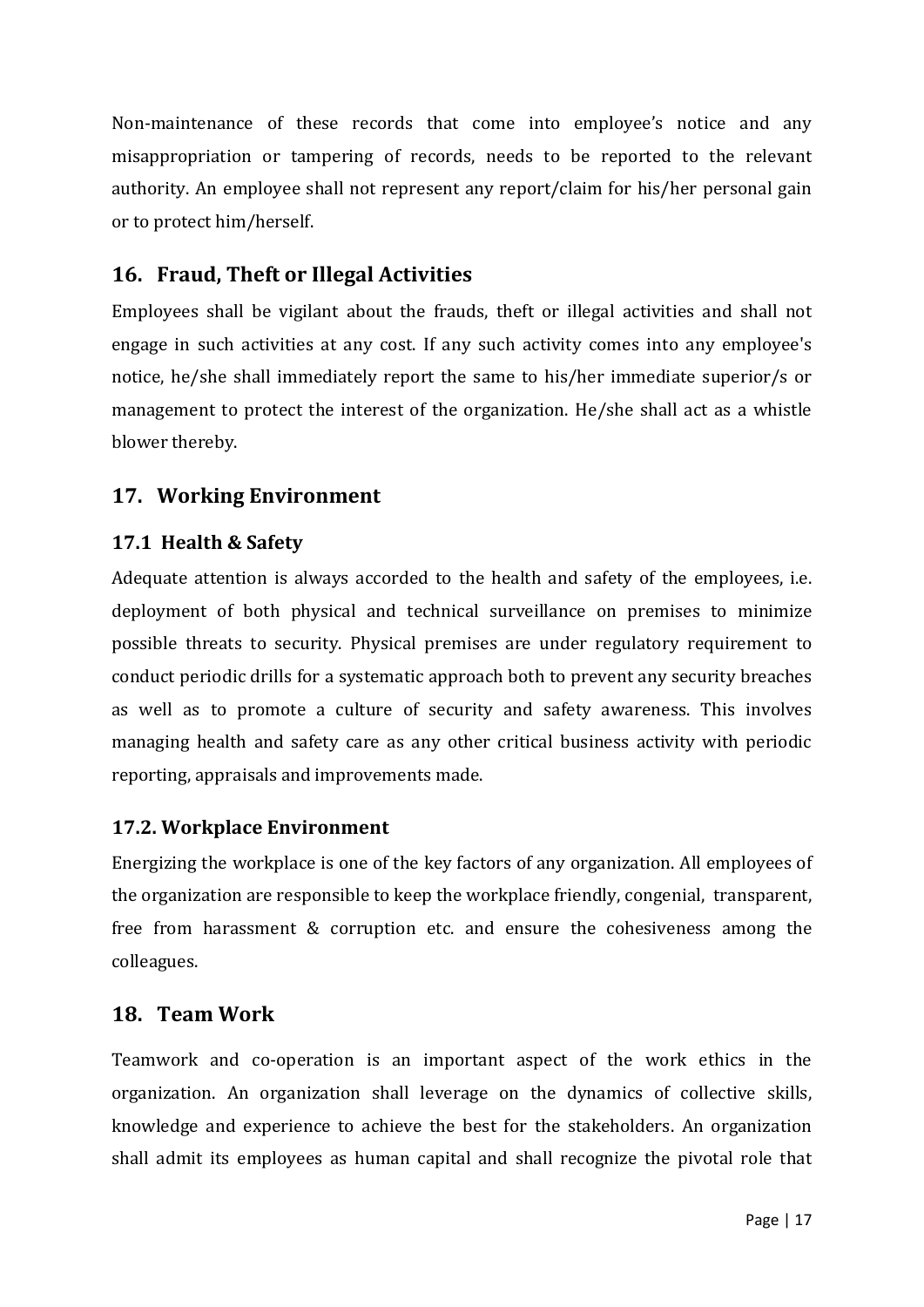meritocracy plays in setting rewards and penalties for safeguarding the interests of its employees. It respects the incidence of conflicts arising in the workplace and seeks amicable resolution of contentious issues in a manner that is constructive, open, honest and ultimately beneficial to all parties involved.

## <span id="page-22-0"></span>**19. Diversity**

A Bank/NBFI shall respect all employees as unique individuals with fundamental human rights and supports the cultural and ethnic diversity of its workforce. It shall believe that creating a work environment that enables to attract, retain and fully engage diverse talents, leads to enhanced innovation and creativity in the services of the organization.

## <span id="page-22-1"></span>**20. Employees' Grievance**

A grievance is defined as any type of problem, concern, dispute and complaint related to work and the work environment that cannot be resolved through normal day to day communication. Grievances may arise due to differences in perception, misconduct, unfair treatment, intra-personal problems of individual employees, dissatisfaction with working conditions etc. If employees have a grievance, they should try to resolve this informally first. But, if the complainant feels unable to tackle the complaint informally, and cannot reach a satisfactory conclusion through the informal process, he/she may pursue a formal grievance mitigation application.

## <span id="page-22-2"></span>**21. Compliance with Laws, Rules and Regulations**

Employees of banks and NBFIs are expected to comply with the laws, rules and regulations governing the Organization's business vis-à-vis regulatory bodies. No individual is expected to know the details of all applicable laws, rules and regulations, but individuals shall be knowledgeable about specific laws, rules and regulations that apply to their areas of duties and responsibility.

## <span id="page-22-3"></span>**22. Fair & Equal Employment Opportunity**

An organization is committed to provide equal opportunity in employment on the basis of individual merit and personal qualifications to employees and applicants for employment. Every individual has the right to work in a professional atmosphere that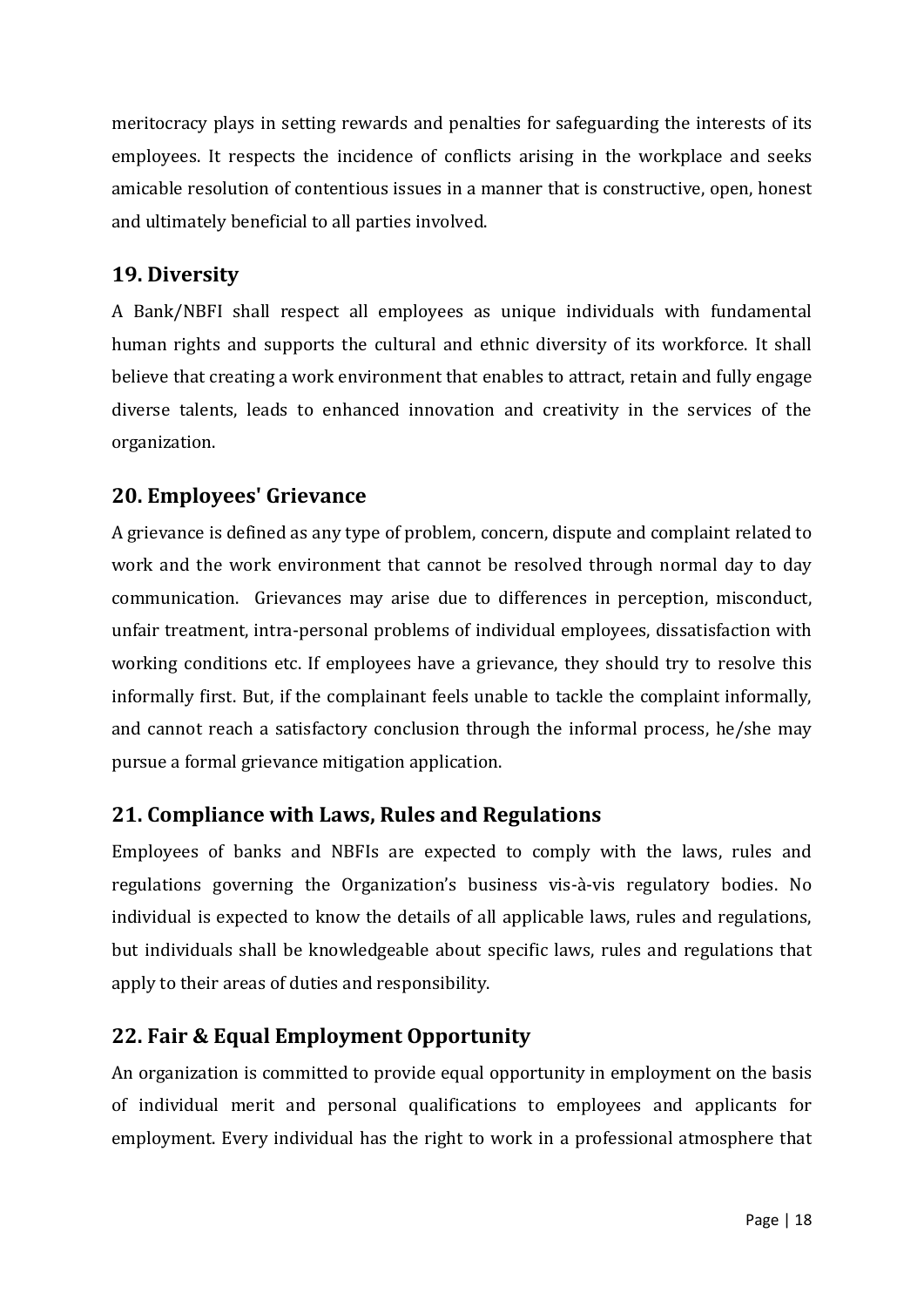promotes equal and legal employment opportunities and where discriminatory practices, including harassment are prohibited.

#### <span id="page-23-0"></span>**23. Harassment**

- i. The Organization is committed to provide a work environment where all employees can work free from harassment on ground of religion, age, gender, family background, ethnicity, personal appearance etc. The organization shall not tolerate any type of harassment by directors, employees, supervisors or others. All employees shall treat each other with respect and courtesy. Harassment in any form including verbal and physical conduct, visual displays, threats, demands and retaliation is strictly prohibited.
- ii. Banks/NBFIs shall be committed as employers to create an environment which is free from all forms of harassment and discrimination towards women. Any harassment or discriminatory behavior directed at female employees based on their background, gender, religion, race, color, ethnicity, national origin, age, marital status, physical condition, personal appearance, and status shall be dealt with appropriate disciplinary action. Harassment towards female colleagues may include making derogatory or provocative comments, physical violence, inappropriate jokes, and unwanted physical contact, use of epithet, comments or innuendo, obscene or harassing telephone calls, inappropriate content exchange through e-mails, letters, SMS, notes or any other forms of communication.

## <span id="page-23-1"></span>**24. Zero Tolerance to Violence Whistle Blower in the Workplace**

Banks/NBFIs shall prohibit any acts of violence or threats of violence by any employee against any other person at any time. Mutual understanding and respect toward all employees is an essential element for excellence in professionalism, existence of safe and healthy work place, and maintenance of a corporate culture, which serves the needs of the community. The organization has to bear zero tolerance for violence against any member of the workforce or its property.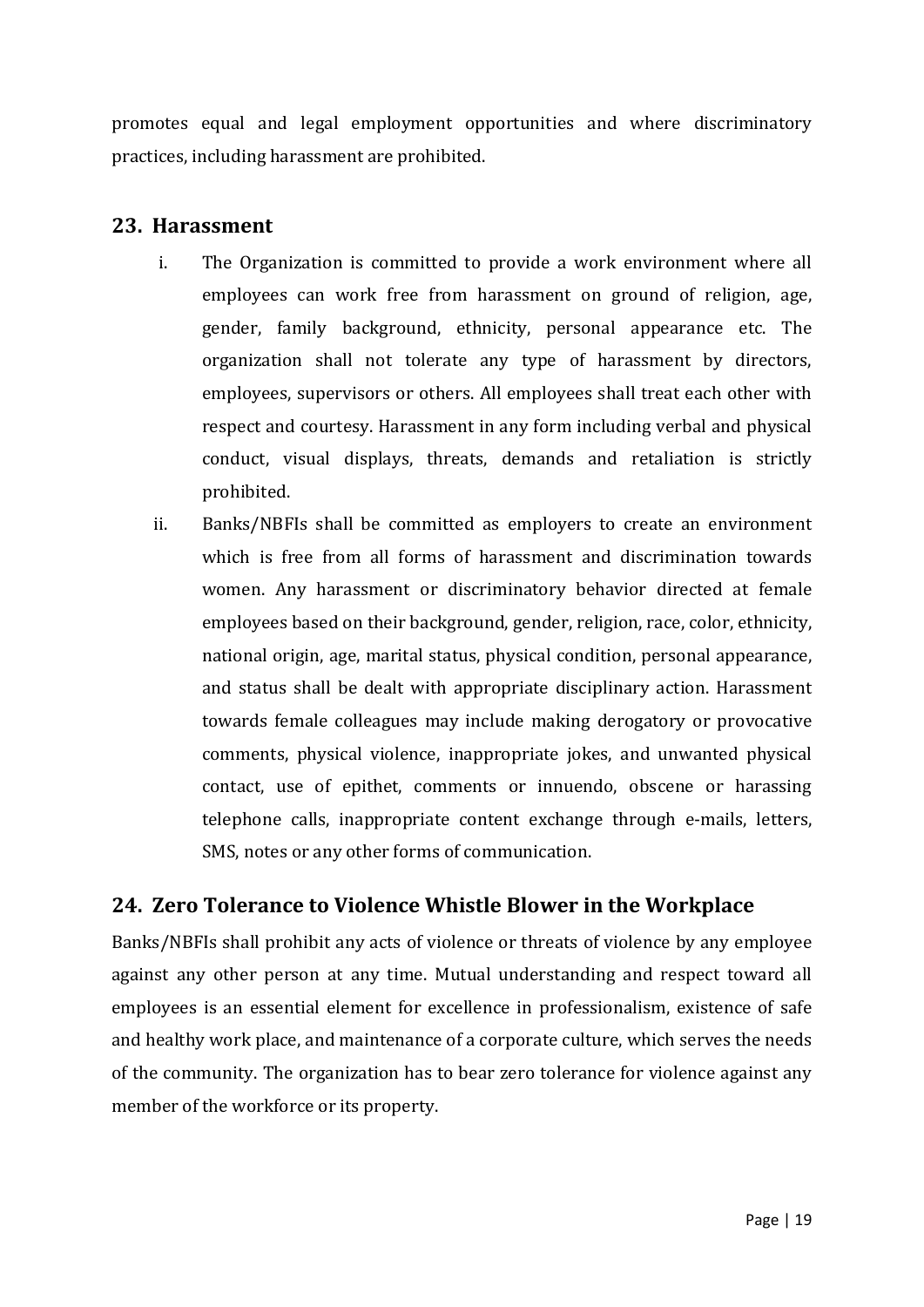## <span id="page-24-0"></span>**25. Special Responsibilities of Superiors**

In addition to responsibilities as employees, superiors shall abide by the:

- a. **Duty of selection** Carefully select the employees for a job in light of their personal and professional qualifications.
- b. **Duty of Instruction** Formulate obligations in a precise, complete, and binding manner, especially with a view to ensuring compliance with provisions of instructions.
- c. **Duty of monitoring** Ensure that he/she meets the expected deliverable on regular basis and comply with provisions of applicable laws and regulations, on a constant basis.
- d. **Duty of communication** Communicate to the employees that any violation of the applicable laws/regulations is disapproved of and shall have disciplinary implications.

#### <span id="page-24-1"></span>**26. Fair Treatment of Customers**

Treating customers fairly and without prejudice fosters good rapport and helps to build long-term sustainable business relationships. Moreover in the advent of global financial crisis, both local and global law-makers and regulators are increasingly focusing on ensuring that banks and NBFIs employ fair practices in dealing with customers. This entails:

- a. Ensuring that communications are fair, concise, clear and not misleading so that clients are fully aware of the product features, relevant fees and associated risks for financial products and services;
- b. Creating products which meets customer needs and takes into account their financial situation, profile and risk tolerance;
- c. Providing quality customer service, delivering on service level promises and handling complaints in an efficient, prompt and friendly manner; and
- d. Identifying and managing possible customer conflicts in an open and clear way.

## <span id="page-24-2"></span>**27. Privacy and Security of Clients/Stakeholders Information**

i. In order to provide financial services, banks and NBFIs shall collect, maintain and use the personal information of clients in a manner which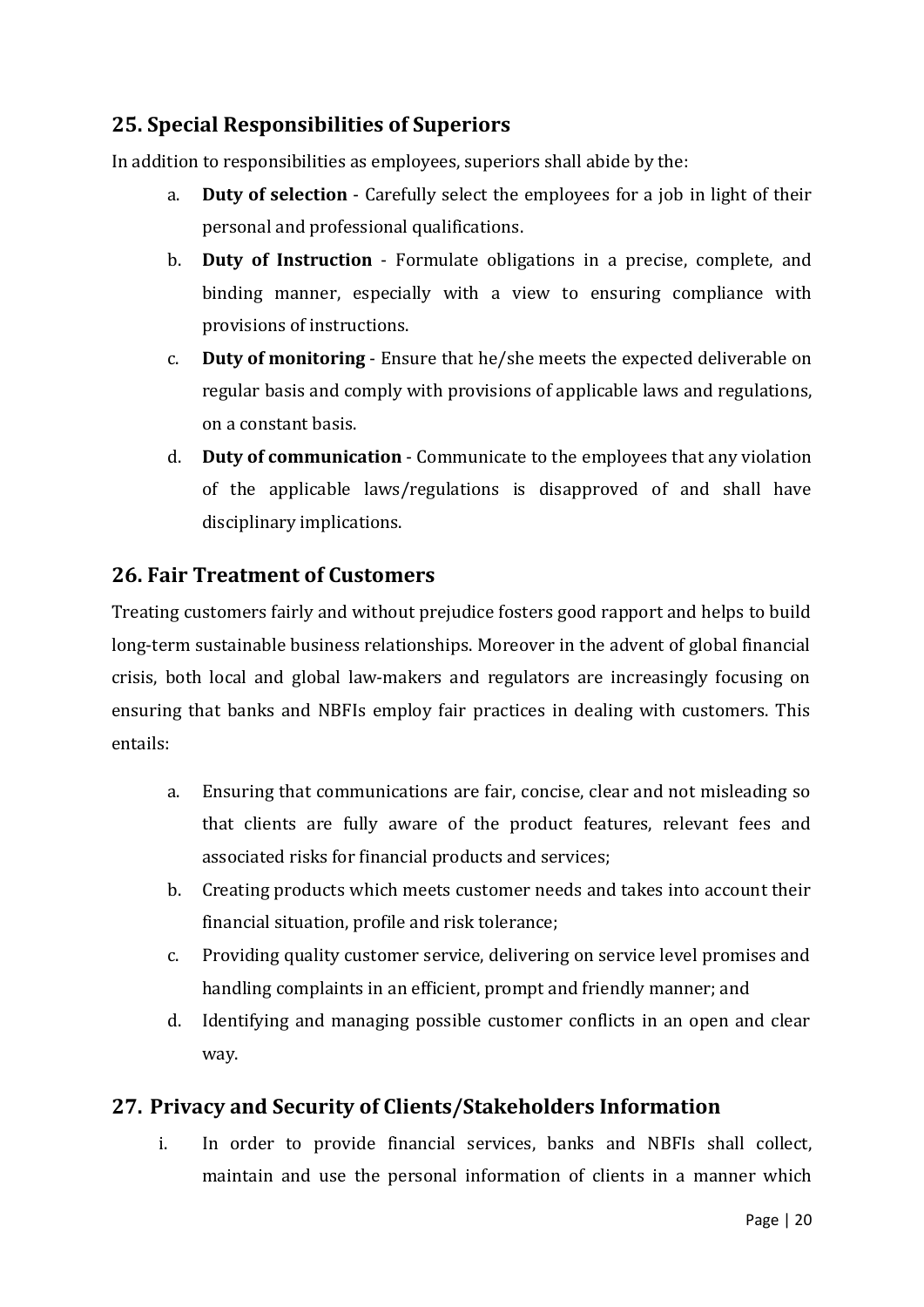allows them to provide better and more tailored products and services and better meet the clients' financial needs and objectives. All information gathered from customers/clients during the course of providing service shall be considered confidential.

ii. All information of an individual's employment in a bank or NBFI shall be considered confidential unless it is clearly stated otherwise (or the situation arises whether he/she has been authorized to do so) and shall be used only for the performance of said job duties in line with all rules, regulations, laws and other policies governing the individual's employment. Furthermore, the information shall be kept confidential and secure even after leaving the employment of that particular institution.

## <span id="page-25-0"></span>**28. Transparency and Accuracy of Financial, Tax and other Reporting**

Banks and NBFIs shall ensure that their reports and communication is true, complete and accurate and shall not be misleading. They shall maintain transparency in their business operations and dealings with clients, stakeholders and regulators.

#### <span id="page-25-1"></span>**29. Interaction in Print, Electronic and Social Media**

All media (print, electronic and social) inquiries shall be forwarded to personnel from Public Relations/Corporate Affairs/Corporate Communications or any other department which has been authorized to initiate contact with the media on behalf of the organization. Bank/NBFI shall be ensured that a consistent message in compliance with the governing laws and regulations is broadcast.

The advent of social media has enabled people from across the globe to have information at a rapid pace which may at time be sensitive in nature and thus it is particularly important to ensure that social media sites and tools are used by the employees and management of bank/NBFI responsibly and with good judgment in compliance with the company's policies which restrict the disclosure of confidential information about the company, its operations, policies and procedures, employees, customers and other stakeholders or any other information that compromises internal controls and safety requirements.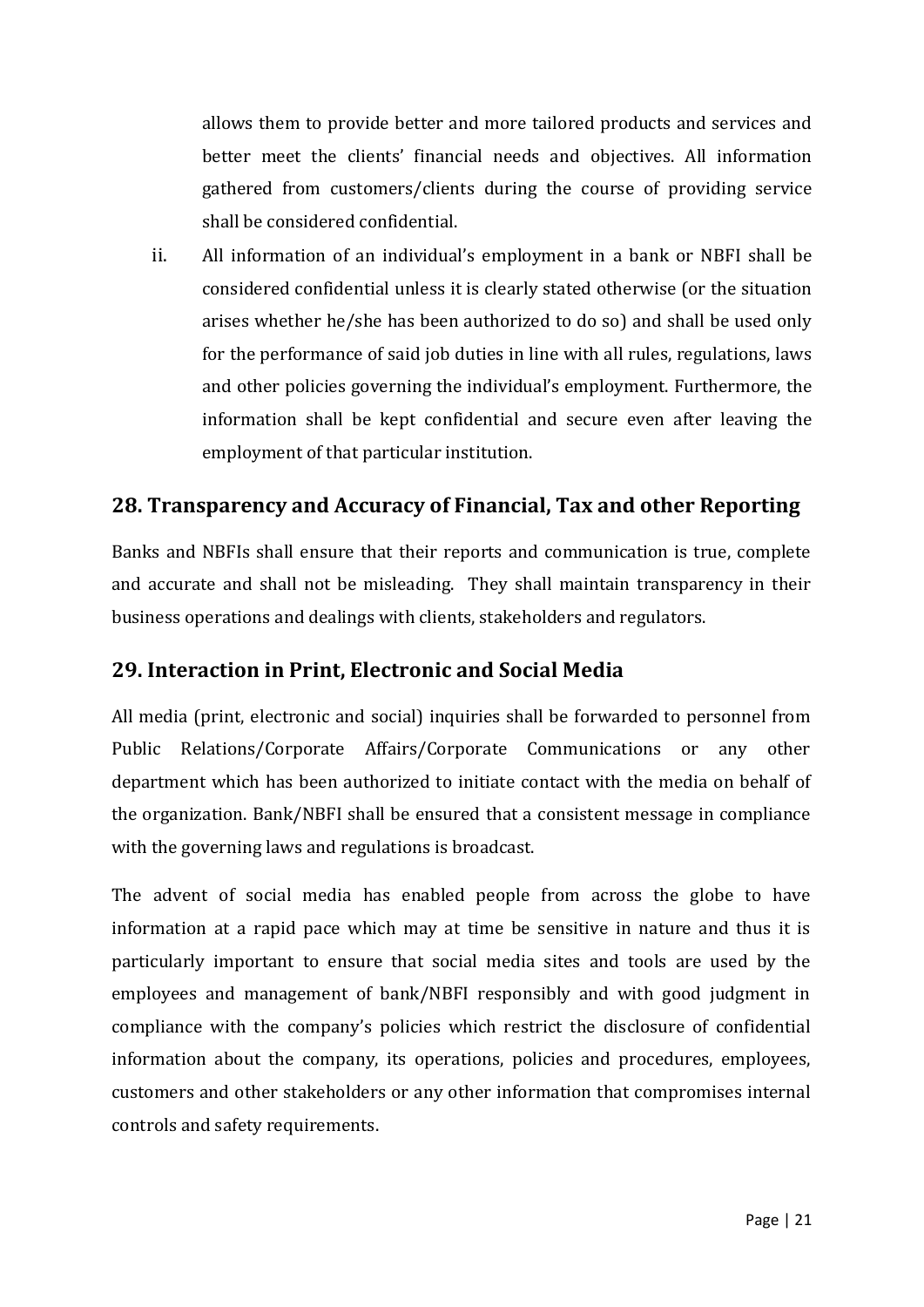## <span id="page-26-0"></span>**30. Guidelines for 'Speak Up Policy'**

It is vital that banks and NBFIs adopt a 'Speak up Policy' to uphold their commitment to the code and to maintain a culture of strong ethics and integrity. Any misconduct by personnel from a bank or NBFIs serves to harm not only the reputation and financial performance of that particular organization but also ultimately undermines trustworthiness of the industry itself.

Management shall establish a formal policy, procedure, channels and open environment where staff are confident in raising concerns about any misconduct and are free from the fear of victimisation.

## <span id="page-26-1"></span>**31. Personal Investments and Insider Trading**

Insider trading is the abuse of confidential information and is defined as a malpractice relating to the exchange of a company's securities by individuals who by nature of their job have access to crucial price sensitive information which is otherwise non-public in nature and thus this gives them a competitive advantage over other investors and undermines the credibility of the financial system. As such, employees and other representatives of banks and NBFIs are prohibited from partaking in trading of publicly traded securities (including the securities of their place of employment) for personal gain (or for the gain of the members of their household) if they possess material nonpublic information about the security or the issuer. It is to be noted that insider trading also encompasses giving 'tips' to another person, encouraging anyone else to deal or dealing on behalf of anyone else based on other non-public 'inside' information. Furthermore, employees and other representatives of banks and NBFIs shall not make any personal investment in an enterprise (including in a public or private company that does business transactions or is a supplier or competitor of their place of employment) if the result of this investment affects or appears to affect his/her ability to make any unbiased business decisions in favor of his/her employment as thus resulting in a conflict of interest.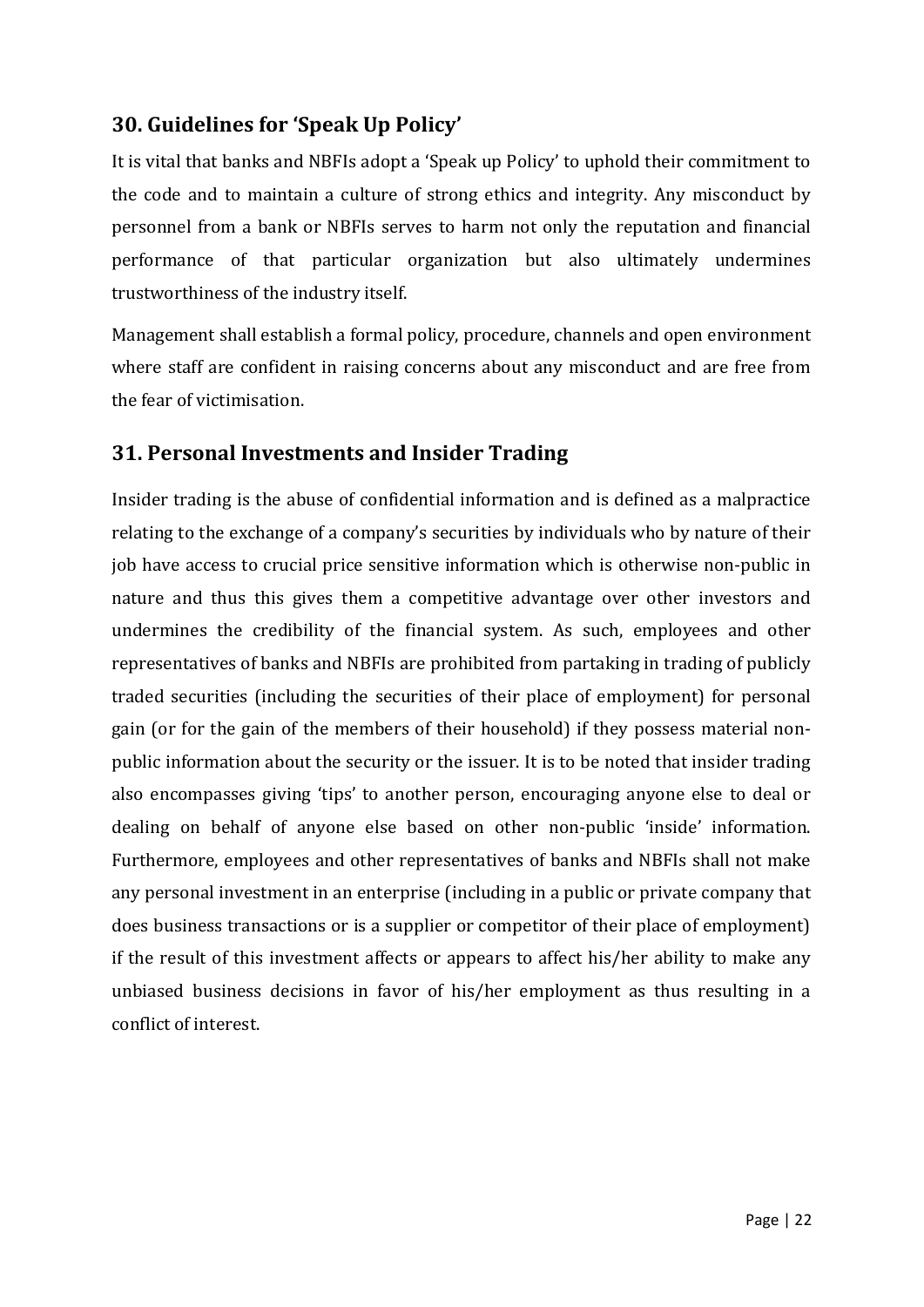## <span id="page-27-0"></span>**32. Arranging Seminar / Workshop / Training**

Banks and NBFIs shall organize and sponsor seminars/workshops/debates and discussions in order to promote ethics, integrity and compliance standards within the organization in specific and the financial services industry in general.

## <span id="page-27-1"></span>**33. Automation / Digitalization of Business Process**

In today's business environment, advancements in technology and administrative functions are increasingly leading to the automation and digitalization of business processes. It is imperative that banks and NBFIs shall take necessary steps to ensure that any such advancement does not compromise the integrity of information security and that the guiding principles of the Code of conduct are duly complied with.

#### <span id="page-27-2"></span>**34. Employee Conduct outside the Office Premises**

Employees and representatives of banks and NBFIs shall realize that their conduct outside the workplace reflect on their place of employment and thus shall take necessary actions to ensure that the above mentioned service conduct must encompass outside workplace activities as well so that behavior/actions do not compromise the business interests, safety and security or confidentiality of their place of employment. As such, employees shall exercise caution while interacting with outside entities so as to not be perceived negatively by the media, society or the communities in which they operate. Moreover, affiliations with certain entities which may result in conflict of interest or disclosure of confidential information are to be strictly avoided.

#### <span id="page-27-3"></span>**35. Grooming, Etiquette and Compliance with the Dress Code**

Banks and NBFIs shall have an official grooming standard which is suitable to the culture and values of Bangladesh. For relationship managers and other front office personnel (or sometimes even back office personnel) it is important to realize that he/she is often the first point of contact for any customer and as such his/her conduct, grooming, etiquette, proficiency and overall service quality will reflect on their place of employment. It is therefore important not only to make a great first impression, but also to continue to repeat such behavior throughout all interactions with the customers.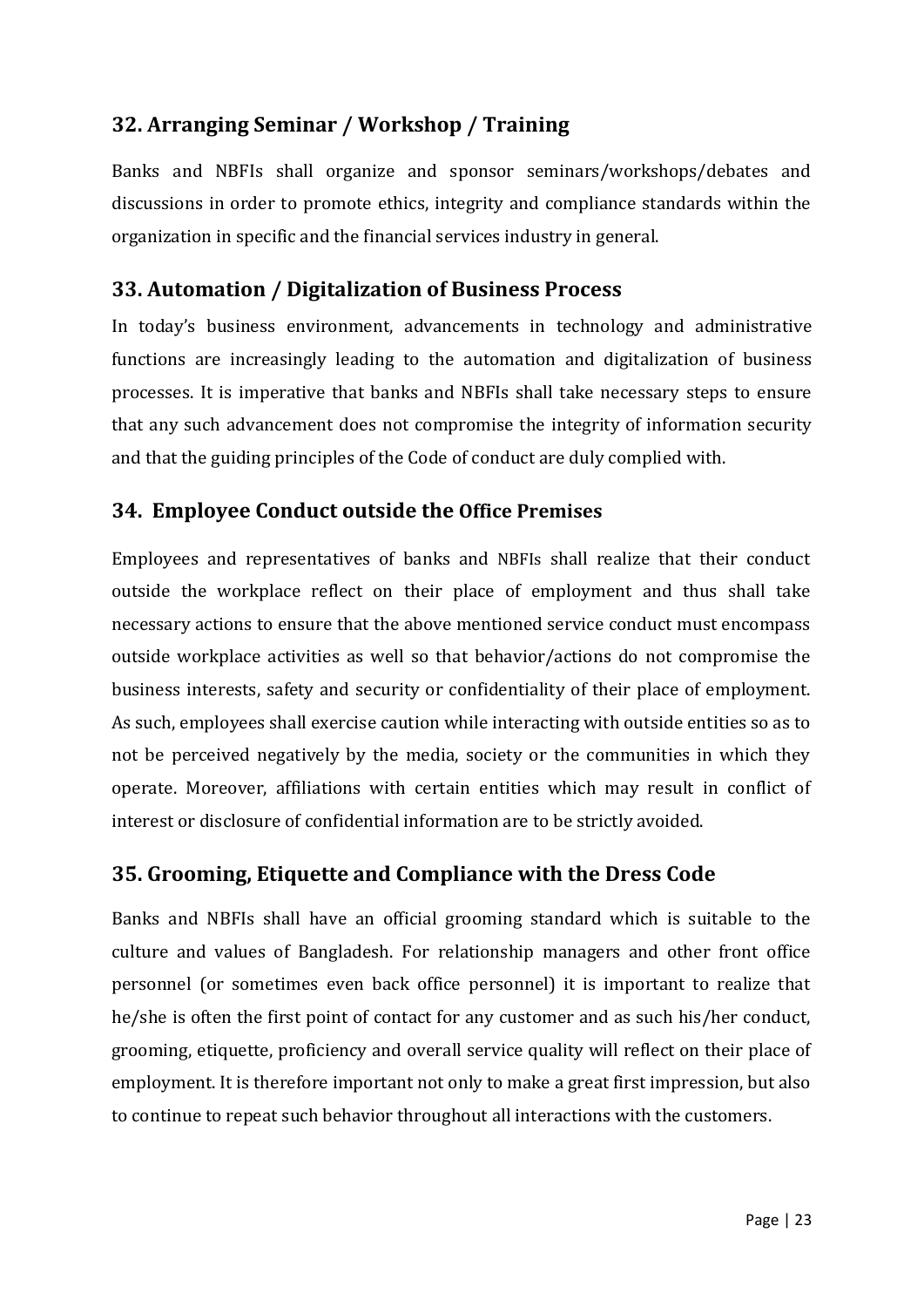## <span id="page-28-0"></span>**36. Post-Employment Activities and Responsibilities**

It is probable that during the course of their employment staff members and other representatives of banks and NBFIs may be privy to sensitive information about the company, customers and other stakeholders and business processes which can be confidential in nature and also of proprietary nature for the particular organization. As per the Code of conduct (as well as the exit clauses of their employment contracts) employees shall act with highest standard of integrity and refrain from divulging such information.

# <span id="page-28-1"></span>**37. Responsibilities of Ethics Committee to Uphold the Code of conduct**

- i. Banks and NBFIs shall be responsible for the development of their own Code of conduct in line with this Common Code of conduct developed for all banks and NBFIs. They will make formal circulation of the same within 60 days and adopt the steps and procedures outlined in the policy. The Board of Directors as well as the management of the organization shall be responsible for proper implementation of the Code of conduct. The Ethics Committee of Bangladesh Bank on NIS Implementation will be intimated about the Code of conduct and any change thereof.
- ii. The members of the Ethics Committee in their corporate capacity have a responsibility to promote the code of conduct effectively and lead by example in embedding the code in their everyday work. Any instance of breach of code of conduct shall be dealt with appropriate disciplinary procedure. Ethics committee shall have an annual work plan and periodically monitor their progress against the work plan.

#### <span id="page-28-2"></span>**38. Recognition & Award**

Banks and NBFIs shall implement reward programs that take into account not only the performance of the employee but also the way how the performance was achieved. Rewards system should be designed in a way which encourages compliance to code of conduct and highest level of integrity.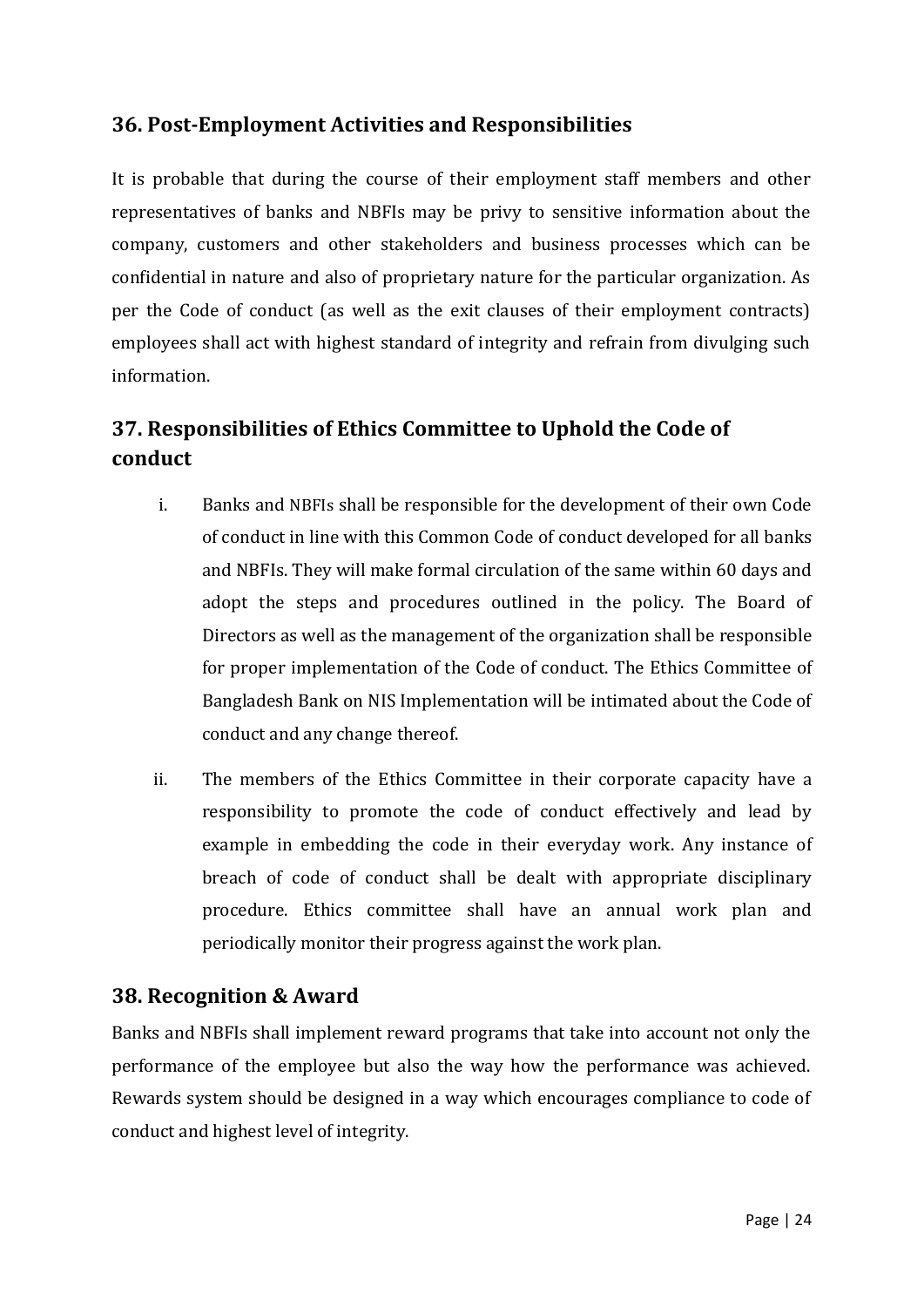## <span id="page-29-0"></span>**39. Disciplinary Procedures and Actions**

Banks and NBFIs shall have a laid down disciplinary procedure which is in compliance with local laws and ensures fair treatment to employees. They should ensure that employees disciplinary matters are judged fairly, transparently, consistently and proportionately, using appropriate processes and achieving fair outcomes. Any disciplinary actions undertaken shall take into account the gravity of the misconduct, previous records (if any) and any other extenuating or aggravating circumstances which may exist.

#### <span id="page-29-1"></span>**40. Compliance with the Code of Conduct**

- i. All new employees joining a bank or NBFIs as well as existing employees are required to commit to the code of conduct and duly sign a statement of compliance attesting the same.
- ii. At all times employees shall act in a professional and ethical way and uphold the highest standards of honesty, trust, fairness, integrity and diligence :
	- a. Consider and value the risks and implications of each employee's actions, make them accountable for works to be performed, and for the impact their actions may have on others;
	- b. Comply with all current regulatory and legal requirements, and endeavor to follow best industry practice;
	- c. Keep scope to adopt/incorporate with future changes in this code of conduct and in or any part/paragraph/point of this code of conduct;
	- d. Make information reliable and appropriate, and use them with confidentiality and sensitivity;
	- e. Be alert to and manage potential conflicts of interest which may arise whilst performing their role, motivate them not act for personal gain or advantage;
	- f. Treat all customers, colleagues and counterparties with respect and take responsibility for the advice and services provided to them;
	- g. Senior staffs should lead by example and act as positive role models to others; and
	- h. Continuously develop and maintain technical and professional skill and knowledge and competence of the work force; and